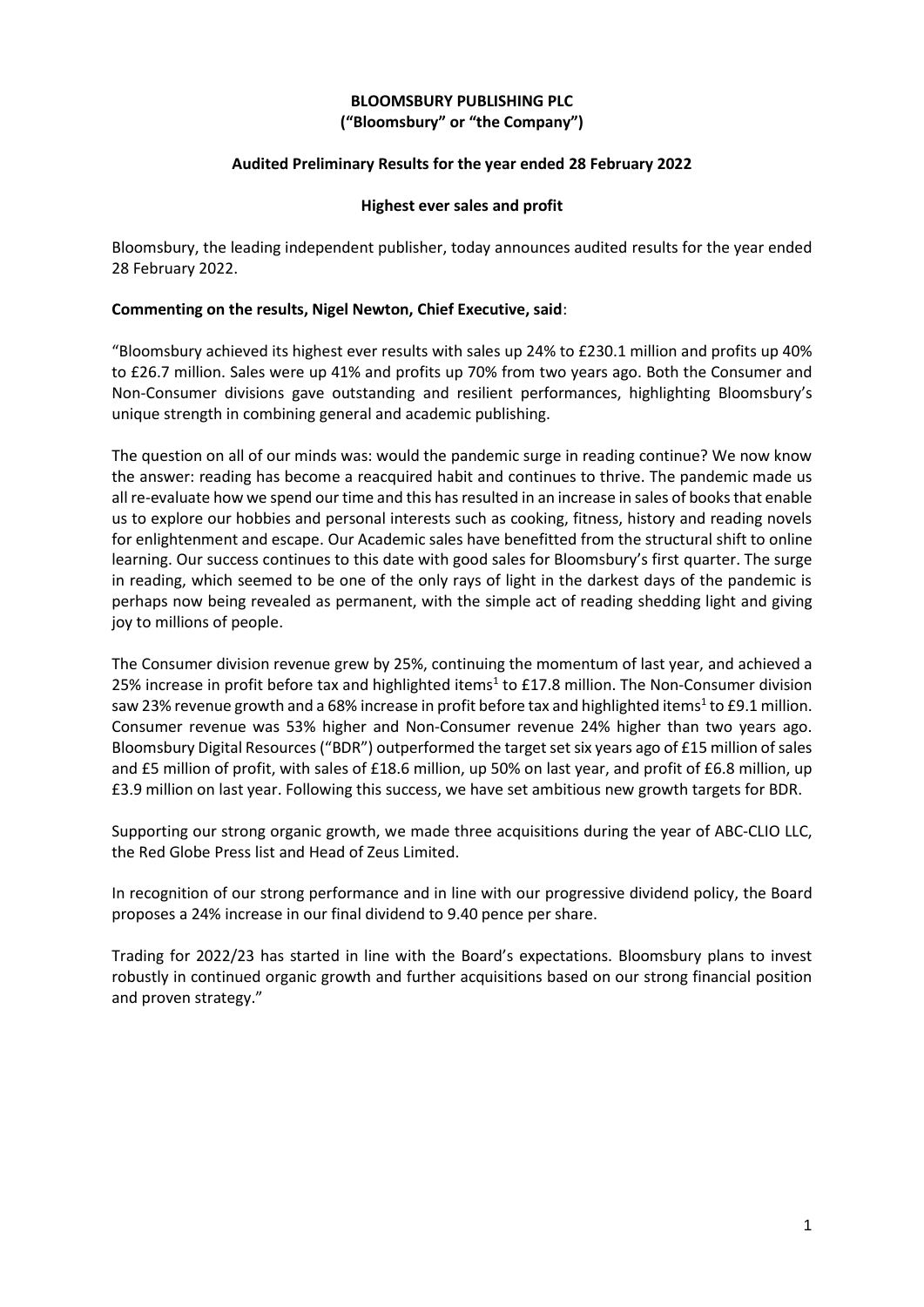### **Financial Highlights**

|                                                                       | 2021/22        | 2020/21                       | 2019/20       | Growth          | Growth    |
|-----------------------------------------------------------------------|----------------|-------------------------------|---------------|-----------------|-----------|
|                                                                       |                |                               |               | 2021/22 2021/22 |           |
|                                                                       |                |                               |               | VS              | <b>VS</b> |
|                                                                       |                |                               |               | 2020/21         | 2019/20   |
| Revenue                                                               | £230.1 million | £185.1 million £162.8 million |               | 24%             | 41%       |
| Organic revenue <sup>2</sup>                                          | £212.7 million | £185.1 million £162.8 million |               | 15%             | 31%       |
| before<br>taxation<br>Profit<br>and<br>highlighted items <sup>1</sup> | £26.7 million  | £19.2 million                 | £15.7 million | 40%             | 70%       |
| Profit before taxation                                                | £22.2 million  | £17.3 million                 | £13.2 million | 28%             | 68%       |
| Adjusted<br>diluted<br>earnings<br>per                                | 25.94 pence    | 18.68 pence                   | 16.23 pence   | 39%             | 60%       |
| share                                                                 |                |                               |               |                 |           |
| Diluted earnings per share                                            | 20.33 pence    | 16.71 pence                   | 13.40 pence   | 22%             | 52%       |
| Net cash                                                              | £41.2 million  | £54.5 million                 | £31.3 million | (24)%           | 32%       |
| Final dividend                                                        |                | 9.40 pence per 7.58 pence per | Bonus issue,  | 24%             | 36%       |
|                                                                       | share          | share                         | value         |                 |           |
|                                                                       |                |                               | equivalent to |                 |           |
|                                                                       |                |                               | 6.89 pence    |                 |           |
|                                                                       |                |                               | per share     |                 |           |
|                                                                       |                |                               |               |                 |           |

### **Operational Highlights**

### **Consumer Division**

- Consumer revenue growth of 25% to £148.2 million (2020/21: £118.3 million)
- Consumer profit before taxation and highlighted items<sup>1</sup> increased by 25% to £17.8 million (2020/21: £14.2 million)
- Organic revenue growth was 18% and organic profit growth was 24%
- Adult Trade revenue up 26% to £55.2 million (2020/21: £43.7 million) and profit before taxation and highlighted items<sup>1</sup> of £2.0 million (2020/21: £3.9 million)
- Children's Trade revenue growth of 25% to £93.0 million (2020/21: £74.6 million) and profit before taxation and highlighted items<sup>1</sup> up 52% to £15.8 million (2020/21: £10.4 million)
- Sales growth of Sarah J. Maas' titles of 86%; Harry Potter sales still growing by 5% as the 25<sup>th</sup> anniversary approaches
- Acquisition of Head of Zeus Ltd ("HoZ") in June 2021, providing a strong addition to the Consumer division. HoZ contributed £9.0 million revenue and £0.1 million profit before taxation and highlighted items<sup>1</sup> to Adult Trade in the nine months since acquisition

### **Non-Consumer Division**

- Non-Consumer revenue growth of 23% to £81.9 million (2020/21: £66.8 million)
- Non-Consumer profit before taxation and highlighted items<sup>1</sup> increased by 68% to £9.1 million (2020/21: £5.4 million)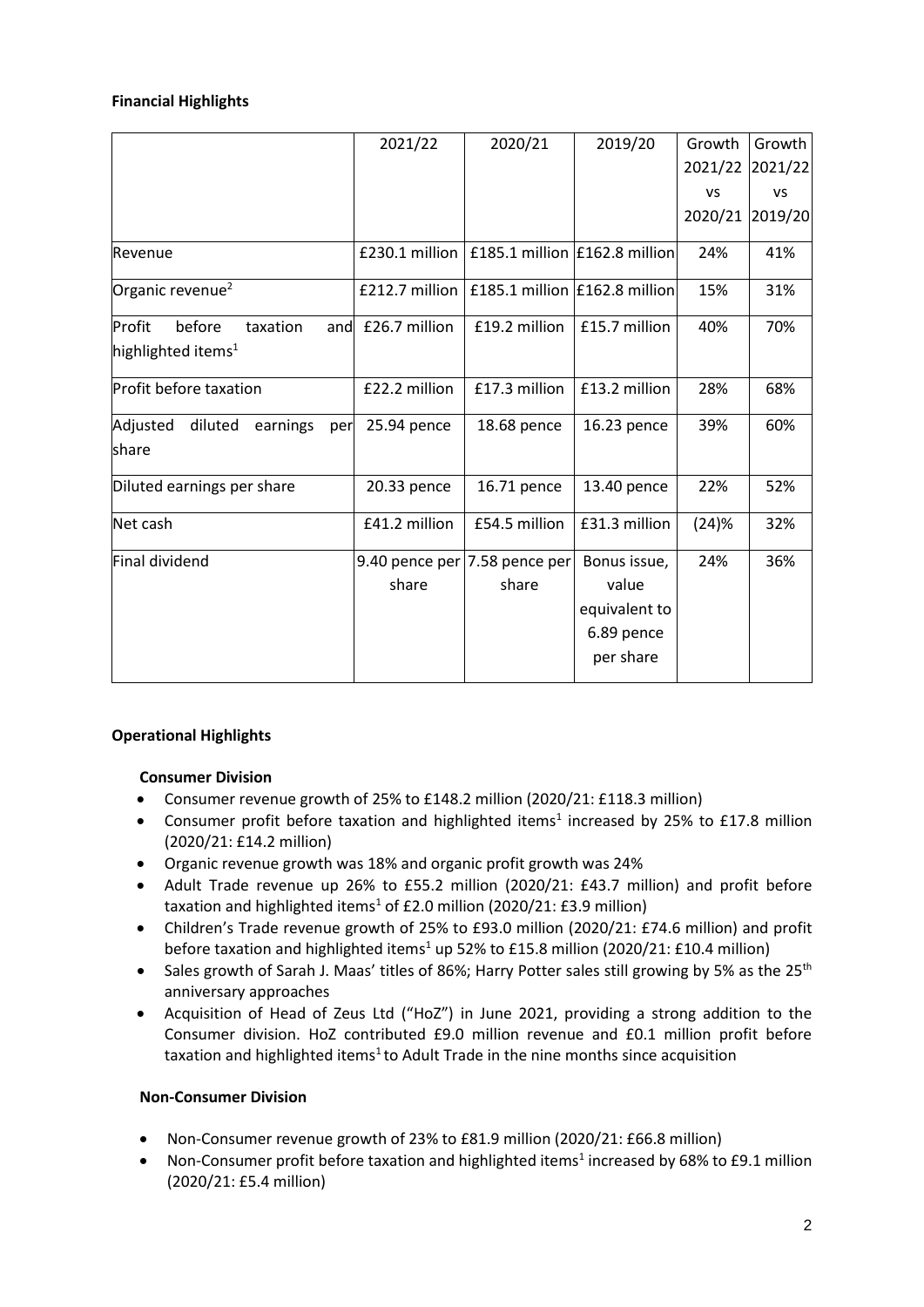- Organic revenue growth was 10% and organic profit growth was 40%
- Academic & Professional revenue growth of 34% to £59.3 million (2020/21: £44.3 million) and profit before taxation and highlighted items<sup>1</sup> up 111% to £9.1 million (2020/21: £4.3 million)
- Bloomsbury Digital Resources ("BDR") revenue growth of 50% to £18.6 million (2020/21: £12.4 million) and profit of £6.8 million (2020/21: £2.9 million)
- BDR performance beat the target, set six years ago, of £15 million of revenue and £5 million of profit by the end of 2021/22
- Acquisition of ABC-CLIO, LLC ("ABC-CLIO") in December 2021 for £16.7 million, further strengthening BDR and significantly accelerating Bloomsbury's academic publishing in North America, growing international revenues
- Acquisition of the assets of Red Globe Press ("RGP") completed in June 2021 for £3.2 million, accelerating our digital growth and our significant presence in humanities and social sciences academic publishing
- RGP contributed £6.2 million revenue and £1.0 million profit before taxation and highlighted items<sup>1</sup> and ABC-CLIO, contributed £2.2 million revenue and £0.6 million profit before taxation and highlighted items<sup>1</sup> to Academic & Professional

### *Notes*

<sup>1</sup> Highlighted items comprise amortisation of acquired intangible assets and legal and other professional costs relating to ongoing and completed acquisitions and restructuring costs. (2020/21 also included a grant under the US Government Paycheck Protection Program.)

<sup>2</sup>Organic revenue for 2021/22 is defined as total revenue of £230.1m less revenue attributable to the acquisitions of HoZ, RGP and ABC-CLIO in the year. Organic profit for 2021/22 is defined as total profit before taxation and highlighted items of £26.7 million less profit attributable to the acquisitions of HoZ, RGP and ABC-CLIO in the year.

### **For further information, please contact:**

**Bloomsbury Publishing Plc** Nigel Newton, Chief Executive Penny Scott-Bayfield, Group Finance Director

**Hudson Sandler** +44 (0) 20 7796 4133

[nigel.newton@bloomsbury.com](mailto:nigel.newton@bloomsbury.com) penny.scott-bayfield@bloomsbury.com

Dan de Belder / Hattie Dreyfus [bloomsbury@hudsonsandler.com](mailto:bloomsbury@hudsonsandler.com)

Certain statements, statistics and projections in this announcement are or may be forward looking. By their nature, forward-looking statements involve a number of risks, uncertainties or assumptions that may or may not occur and actual results or events may differ materially from those expressed or implied by the forwardlooking statements. Accordingly, no assurance can be given that any particular expectation will be met and reliance should not be placed on any forward-looking statement. Accordingly, forward-looking statements contained in this announcement regarding past trends or activities should not be taken as representation that such trends or activities will continue in the future. You should not place undue reliance on forward-looking statements, which are based on the knowledge and information available only at the date of this announcement's preparation.

The Company does not undertake any obligation to update or keep current the information contained in this announcement, including any forward-looking statements, or to correct any inaccuracies which may become apparent and any opinions expressed in it are subject to change without notice.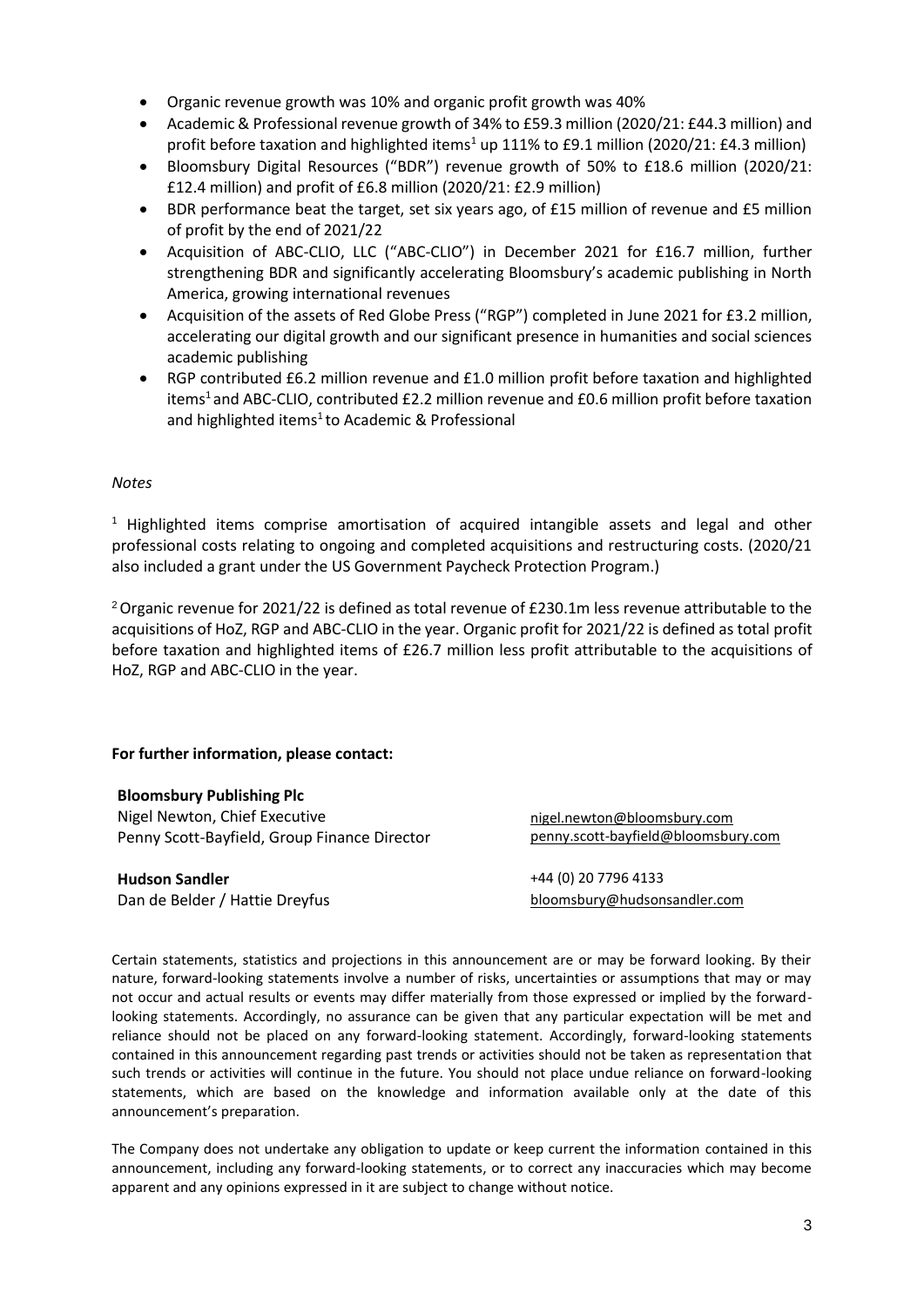References in this announcement to other reports or materials, such as a website address, have been provided to direct the reader to other sources of information on Bloomsbury Publishing Plc which may be of interest. Neither the content of Bloomsbury's website nor any website accessible by hyperlinks from Bloomsbury's website nor any additional materials contained or accessible thereon, are incorporated in, or form part of, this announcement.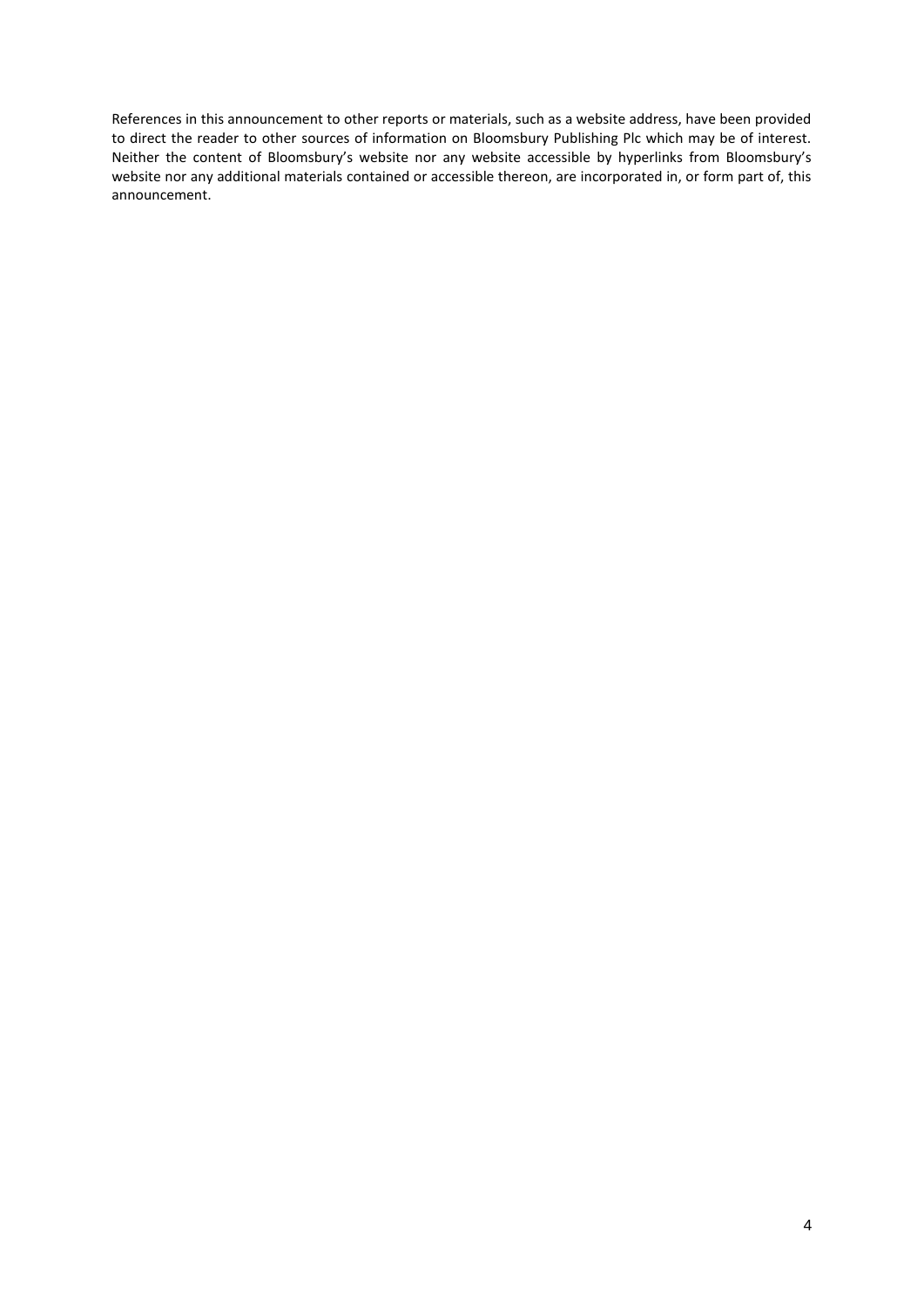### **Chief Executive's statement**

### **Overview**

Bloomsbury achieved its highest ever performance in the year ended 28 February 2022, with revenue growth of 24% £230.1 million (2020/21: £185.1 million) and a 40% increase in profit before taxation and highlighted items to £26.7 million (2020/21: £19.2 million). Profit before taxation increased by 28% to £22.2 million (2020/21: £17.3 million).

Growth in organic revenue was 15%, with the three strategic acquisitions, ABC-CLIO, RGP and HoZ, contributing revenue of £17.4 million. Growth in organic profit before taxation and highlighted items was 28%, with ABC-CLIO, RGP and HoZ contributing £1.7 million.

The strength of demand for Bloomsbury titles and the excellent sales of our digital products, demonstrate the strength of our long-term growth strategy, the publishing judgement of our editors and the strength of our sales and marketing. During the year, Bloomsbury authors have won three of the most important prizes in the literary world - The Nobel Prize in Literature, the Pulitzer Prize in Biography and The Women's Prize – which were won by Abdulrazak Gurnah, Winfred Rembert and Erin I. Kelly and Susanna Clarke respectively. We are immensely proud to publish them.

We achieved the major milestone for Bloomsbury Digital Resources ("BDR") of significantly exceeding the target announced six years ago of £15 million of sales and £5 million of profit by the year ending 28 February 2022. We beat this target with sales of £18.6 million and profit of £6.8 million (2020/21: £2.9 million). Achieving this goal of building high margin, quality revenues, demonstrates the strength and successful execution of our digital strategy. We saw growth due to the shift to digital learning, excellent digital products, platforms and infrastructure, with an 18% increase in the number of customers year-on-year. We have strengthened BDR with the acquisitions of RGP and ABC-CLIO.

The highlighted items of £4.6 million (2020/21: £1.8 million) consist of the amortisation of acquired intangible assets of £2.8 million (2020/21: £1.8 million), one-off legal and other professional fees relating to the three acquisitions and restructuring costs of £1.8 million (2020/21: £1.3 million) and, in 2020/21 only, a one-off US Government grant under the Paycheck Protection Program of £1.3 million. The effective rate of tax for the year was 24% (2020/21: 21%). The adjusted effective rate of tax, excluding highlighted items, was 19% (2020/21: 20%). Diluted earnings per share, excluding highlighted items, grew 39% to 25.94 pence (2020/21: 18.68 pence). Including highlighted items, profit before tax was £22.2 million (2020/21: £17.3 million) and diluted earnings per share grew 22% to 20.33 pence (2020/21: 16.71 pence).

### **Strategy**

Bloomsbury's long-term growth strategy is aimed at continuing our success in building digital channels, increasing quality revenues and earnings. To achieve this, we are focused the following longterm strategic objectives:

- **Non-Consumer Publishing and BDR**
	- o Grow Bloomsbury's portfolio in Non-Consumer publishing. Non-Consumer publishing is characterised by higher, more predictable margins, is less reliant on retailers and presents greater digital and global opportunities.

2021/22: delivered 23% growth in Non-Consumer revenue.

o Achieve BDR target of £15 million of sales revenue and £5 million of profit by 2021/22.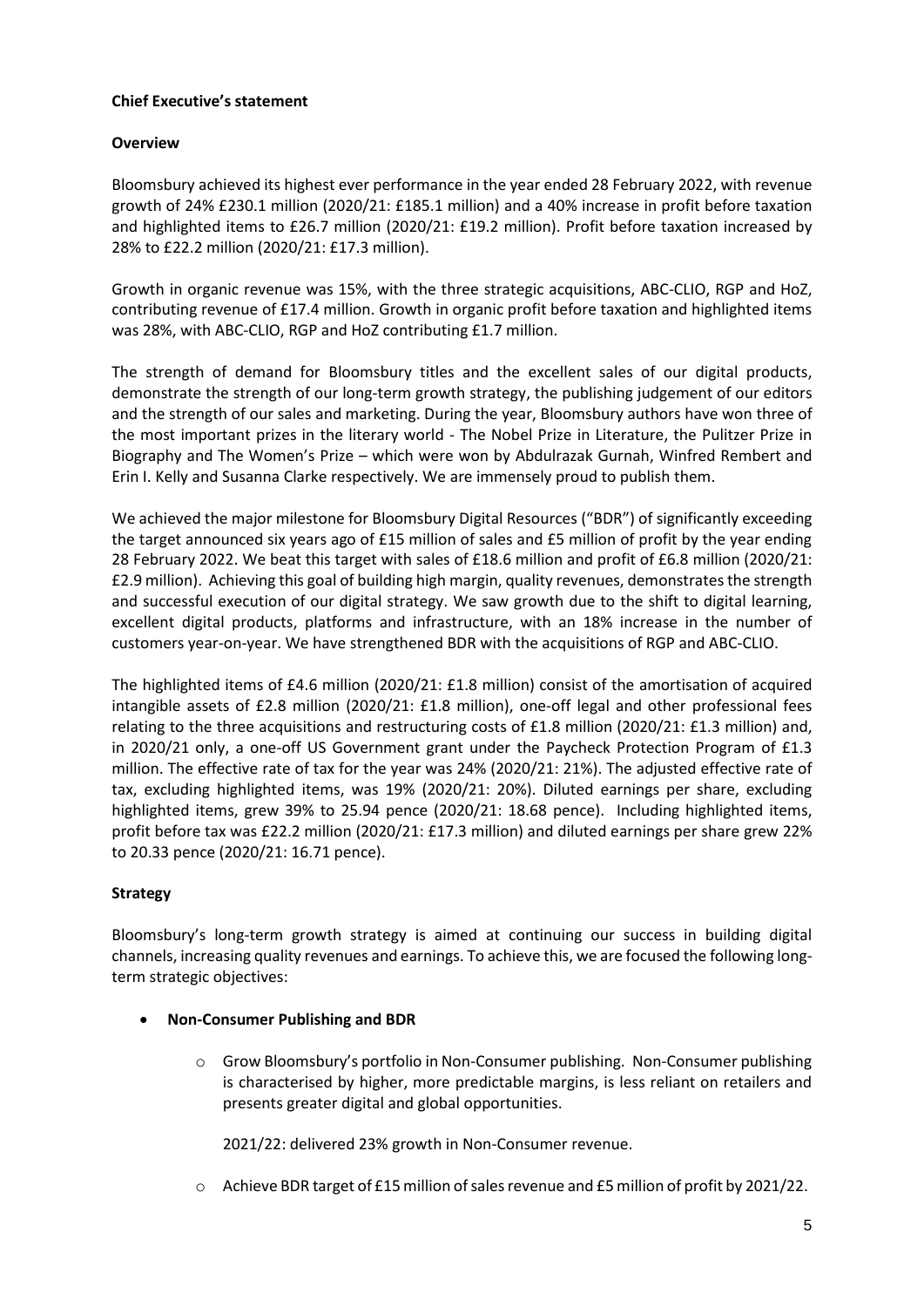2021/22: delivered £18.6 million revenue, up 50%, and profit of £6.8 million, up £3.9 million.

o New BDR target is to achieve further 50% organic growth and 30% margin over the five years from 2022/23.

### • **Consumer**

 $\circ$  Discover, nurture, champion and retain high-quality authors and illustrators, while looking at new ways to leverage existing title rights.

2021/22: Bestsellers included *Piranesi* by Susanna Clarke, *The Priory of the Orange Tree* by Samantha Shannon, Tom Kerridge's *Outdoor Cooking*, and *The Song of Achilles*  and *Circe*, both by Madeline Miller.

o Grow our key authors through effective publishing across all formats alongside strategic sales and marketing.

2021/22: 86% growth in sales of Sarah J. Maas title sales, with her new title: *Crescent City: House of Sky and Breath* reaching Number 1 on the *New York Times* bestseller list. Winner of the 2022 IPG Bookseller Marketing Award.

o As the originating publisher of J.K. Rowling's Harry Potter, to ensure that new children discover and read it for pleasure every year.

2021/22: 5% growth in Harry Potter title sales, 24 years after first publication. *Harry Potter and the Philosopher's Stone* was the 6th bestselling children's book of the year on UK Nielsen Bookscan.

### • **International Expansion**

o Expand international revenues and reduce reliance on the UK market. Continuing our international growth in order to take advantage of the biggest academic market in the USA and reduce reliance on the UK market.

2021/22: increased overseas revenues to 66% of Group revenue; 78% of Academic BDR sales are international. US revenues increased to 30% of Group revenue. Acquisition of ABC-CLIO significantly accelerates Bloomsbury's academic publishing in North America, further growing international revenues.

### • **Employee Experience and Engagement; Diversity, Equity and Inclusion**

- o Our success is driven by the expertise, passion and commitment of our employees, highlighting the importance of attracting, supporting and engaging our colleagues. We value diversity of thought, perspectives and experience in shaping our culture and strategy, driving our long-term success and informing the ways in which we fulfil our social purpose.
- $\circ$  Be an attractive employer for individuals seeking a career in publishing, regardless of background or identity, adding cultural value to our business operations and performance.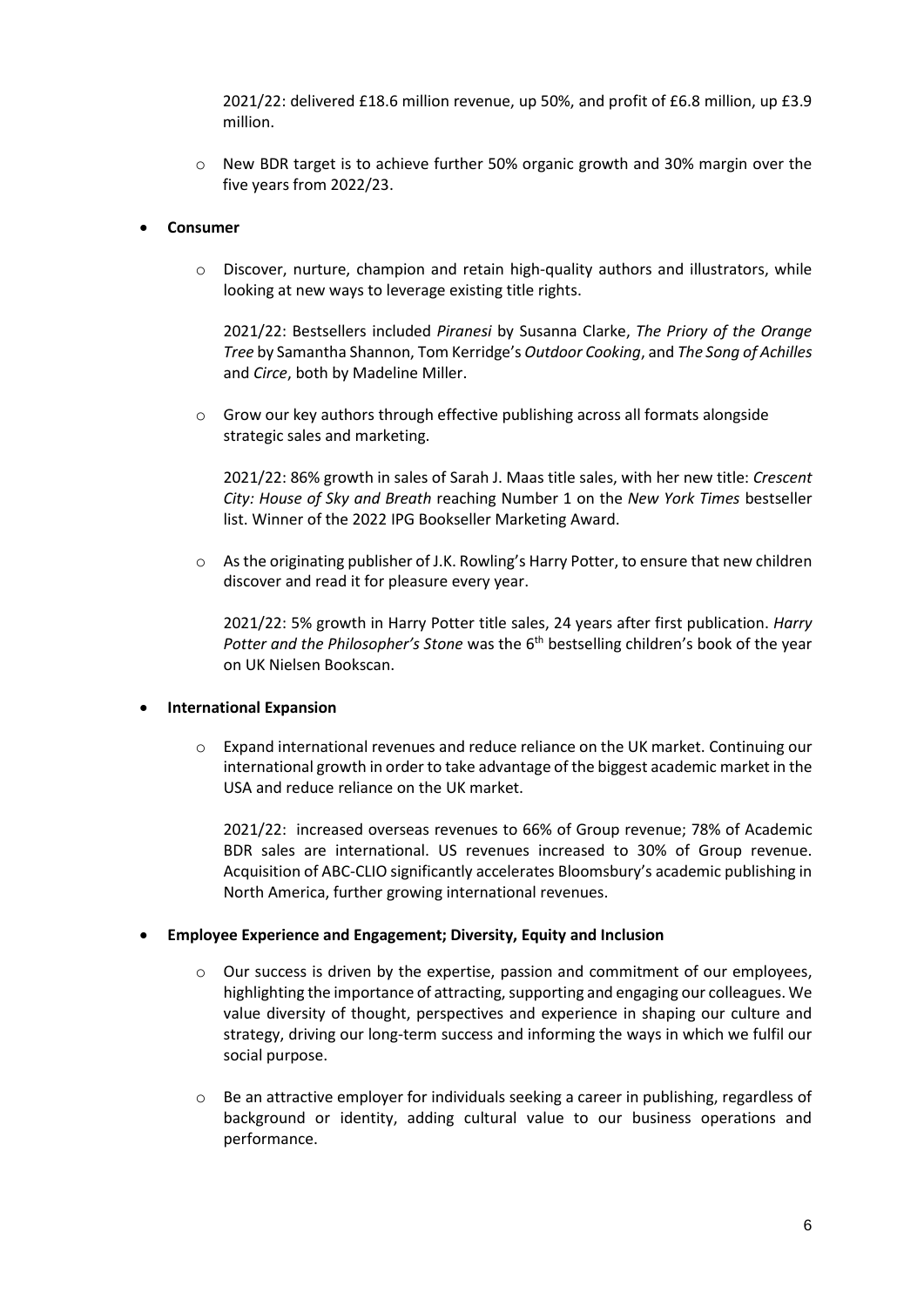- $\circ$  Focus on initiatives to create an environment that promotes diversity, nurtures talent, stimulates creativity and collaboration, supports well-being and is inclusive and respectful of difference.
- o Implement Bloomsbury's Diversity, Equity and Inclusion Action Plan (DEIAP).

### 2021/22:

- $\circ$  Developed our employee bonus scheme, ensuring the rewards of our financial success are fairly shared across all of our employees.
- o Increased focused resource with the appointment of our Diversity and Inclusion and Training Administration Manager, with training pilots across the Company and a Leadership and Management Diploma for UK staff.
- o Launched and begun implementation of our DEIAP, focusing on recruitment, retention, training and development, education, engagement and inclusion, publishing and communication.
- o Became an official partner of the 'Lit in Colour' initiative with The Runnymede Trust and Penguin Random House.
- o Winner of two major industry diversity awards, the Inclusivity in Publishing Award at the 2022 London Book Fair International Excellence Awards and Winner of the Diversity Award at the 2022 IPG Awards.

### • **Sustainability**

 $\circ$  Maximise our use of sustainable resources while seeking to reduce carbon emissions in line with our science-based targets. We recognise our responsibility to conserve the Earth's resources and we are committed to monitoring and improving the environmental impact of our operations.

### 2021/22:

- o Set science-based targets, validated by the Science Based Targets Initiative (SBTi), to reduce carbon emissions in line with the goals of the Paris Agreement.
- o Committed to a 46% reduction in our Scope 1 and 2 emissions by 2030; this reduction is aligned with pursuing efforts to limit global warming to  $1.5^{\circ}$  C. We have achieved a 40% reduction since 2019/20.
- o Our Scope 3 target is a 20% reduction in emissions by 2035. This reduction is in line keeping global temperature increase below  $2^{\circ}$  C.
- o Completed qualitative analysis of climate-related risks and opportunities for our business and operations and progressed adoption of the Task Force on Climate-Related Financial Disclosures (TCFD).

### **Consumer Division**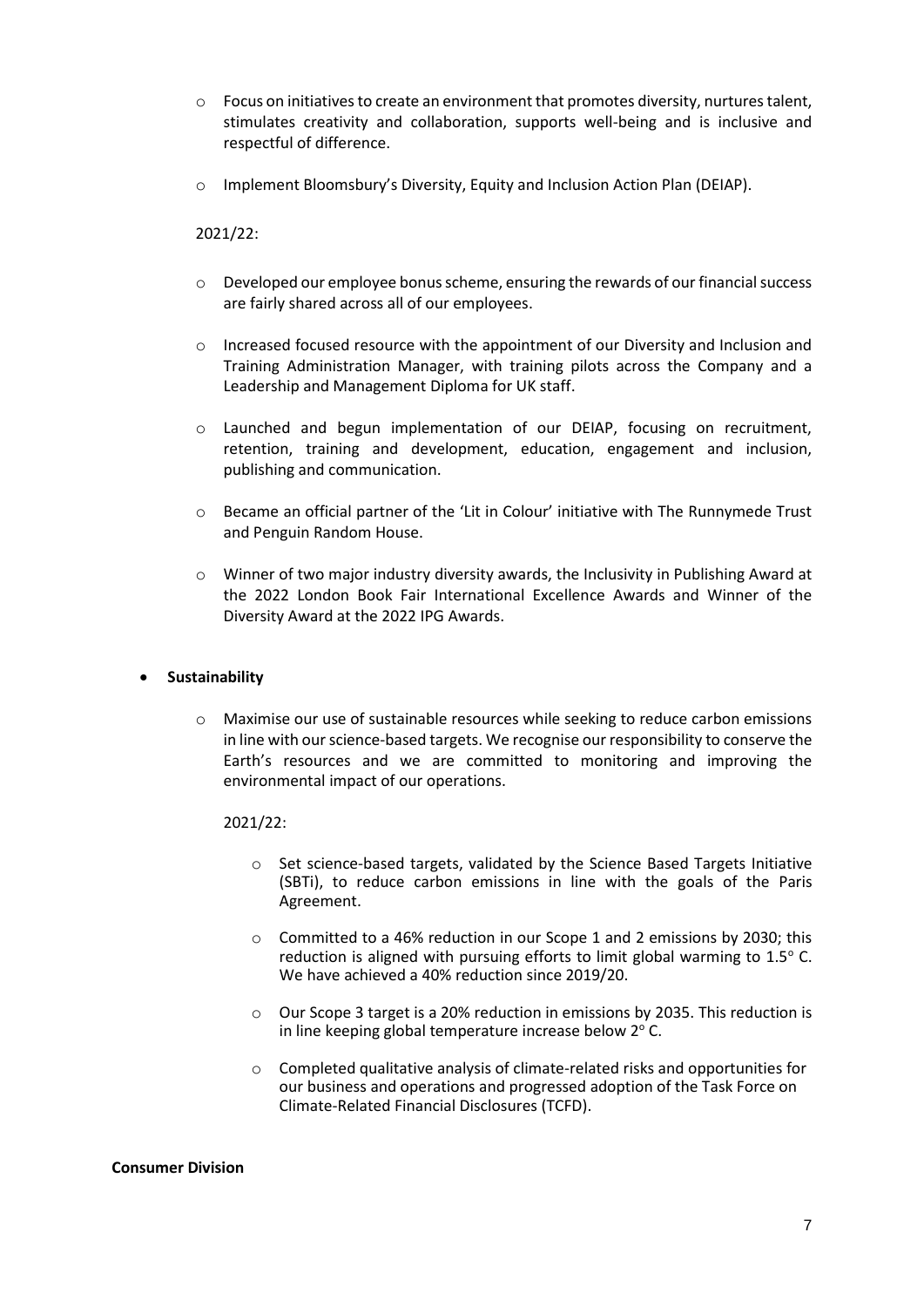The Consumer division consists of Adult and Children's trade publishing. The Consumer division generated revenue growth of 25% to £148.2 million (2020/21: £118.3 million). Organic revenue growth was 18%. Profit before taxation and highlighted items increased by 25% to £17.8 million (2020/21: £14.2 million). Profit before taxation increased to £17.5 million (2020/21: £14.2 million). The excellent performance was from both the Adult and Children's divisions, across front and backlist titles, and includes £9.0 million revenue and £0.1 million profit before taxation and highlighted items from HoZ, for the nine months since June 2021.

### **Adult Trade**

The Adult division achieved a 26% increase in revenue to £55.2 million (2020/21: £43.7 million) and profit before taxation and highlighted items of £2.0 million (2020/21: £3.9 million). Profit before taxation was £1.7 million (2020/21: £3.8 million). This was driven by bestsellers from our front and backlist, and includes the revenue and profit generated by the acquisition of HoZ.

UK bestsellers in the year included *Piranesi* by Susanna Clarke, Tom Kerridge's *Outdoor Cooking*, *Animal* by Lisa Taddeo, *The Song of Achilles* and *Circe*, by Madeline Miller, *Gino's Italian Family Adventure* by Gino D'Acampo, *Humankind* by Rutger Bregman and *The Wolf Den* by Elodie Harper. US bestsellers in the year included *The Priory of the Orange Tree by Samantha Shannon. This Is How They Tell Me The World Ends* by Nicole Perlroth won the FT & McKinsey Business Book of the Year.

We are proud that Bloomsbury authors have won three of the most important prizes in the literary world – The Nobel Prize for Literature, the Pulitzer Prize in Biography and The Women's Prize - which were won by Abdulrazak Gurnah, Winfred Rembert and Erin I. Kelly and Susanna Clarke respectively. We congratulate them all.

### **Children's Trade**

Children's sales saw growth of 25% to £93.0 million (2020/21: £74.6 million). Profit before taxation and highlighted items increased by 52% to £15.8 million (2020/21: £10.4 million). Profit before taxation was £15.8 million (2020/21: £10.4 million). High demand continued the momentum from last year, with excellent sales of Sarah J. Maas' new and backlist titles.

Sales of the Harry Potter titles increased by 5%. Harry Potter and the Philosopher's Stone was the 6<sup>th</sup> bestselling children's book of the year on UK Nielsen Bookscan, twenty-four years after it first began, showing the enduring appeal of this classic series.

Sarah J. Maas' sales grew by 86% compared to last year, with *Crescent City: House of Sky and Breath*, published in February 2022, reaching number one on the *New York Times* and *Sunday Times* bestseller lists, and strong backlist sales.

Sarah J. Maas is the bestselling author of the *Crescent City*, *Court of Thorns and Roses* and *Throne of Glass* series, with all of her 15 titles published by Bloomsbury, since her first novel, *Throne of Glass*, in 2012. Hulu is developing a television adaptation of the *Court of Thorns and Roses* series for its streaming service.

### **Non-Consumer Division**

The Non-Consumer division consists of Academic & Professional, including Bloomsbury Digital Resources, and Special Interest. Revenues in the division increased by 23% to £81.9 million (2020/21: £66.8 million). Profit before taxation and highlighted items for the Non-Consumer division increased by 68% to £9.1 million (2020/21: £5.4 million). Profit before taxation increased by 81% to £6.6 million (2020/21: £3.6 million). Organic revenue growth was 10% and organic profit growth was 55%, with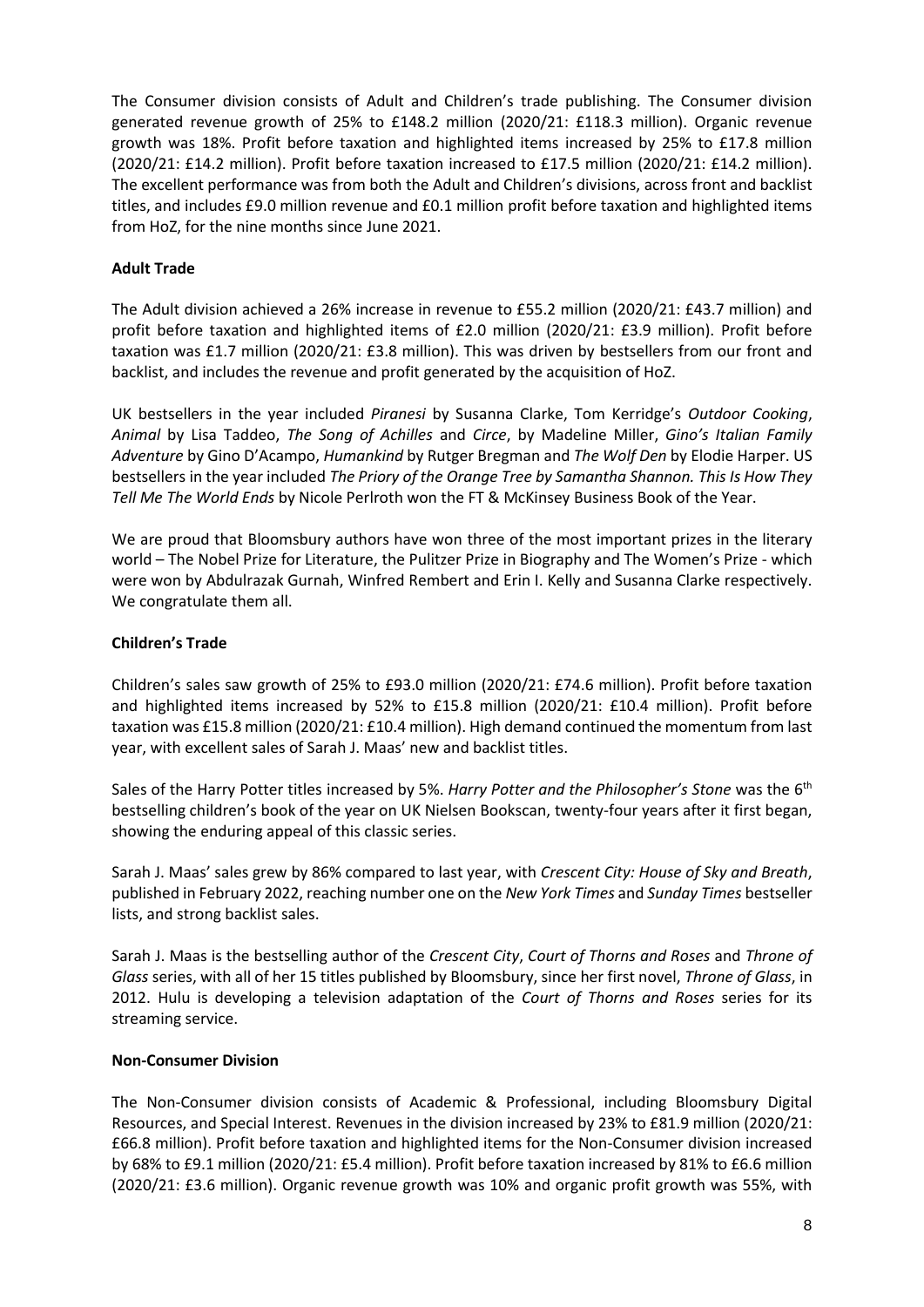RGP and ABC-CLIO contributing £8.4 million revenue and £1.6 million profit before taxation and highlighted items.

Academic & Professional revenues increased by 34% to £59.3 million (2020/21: £44.3 million) and profit before taxation and highlighted items increased by 111% to £9.1 million (2020/21: £4.3 million). Profit before taxation was £6.7 million (2020/21: £2.7 million). Strong demand for our digital products delivered 50% growth in BDR revenue and print sales recovered well from last year, up 29%.

We are focused on achieving BDR growth by accelerating our most successful products, including Drama Online, leveraging platforms and content from acquisitions, building partnerships and launching new products. We achieved an 18% increase in the number of customers in the year, and maintained our existing customer retention rate at over 90%. We have further strengthened our portfolio of products with the acquisition of ABC-CLIO's 32 digital databases and RGP's three digital platforms.

In recognition of these achievements, we were voted Academic Publisher of the Year at the 2021 British Book Awards and Education Publisher of the Year at the 2022 IPG Awards.

Special Interest revenue grew by 1% to £22.6 million (2020/21: £22.5 million), and broke even before taxation and highlighted items (2020/21: £1.1 million profit), with resilient demand for wildlife titles, Wisden and Osprey Games during the year.

### **Acquisitions**

In June 2021, we achieved another key step in the delivery of our growth strategy for our Non-Consumer business, with the completion of the acquisition of certain assets of RGP, the academic imprint, from Springer Nature Group as previously announced. These RGP titles are a good strategic fit, strengthen Bloomsbury's existing academic publishing, and establish new areas of academic publishing in Business and Management, Study Skills and Psychology. RGP's digital product Cite them Right has been migrated to BDR's own platform with further digital product migrations to follow. RGP's relevant content will also be added to Bloomsbury Collections. The consideration was £3.2 million, of which £1.8 million was satisfied in cash on completion in June 2021 and £1.3 million was satisfied in cash post completion during the year, with an expected further £0.1 million to be satisfied post completion and post year end subject to assignment of certain contracts. The integration of RGP is going well and contributing as projected.

In June 2021, we completed the acquisition of the issued share capital of HoZ, the independent trade publisher, as previously announced. This acquisition provides a strong addition to Bloomsbury's Consumer division and support our long-term Consumer growth strategy, with new high-quality authors and effective publishing across all formats, including ebook and audio. The consideration, net of pre-existing loans, was £7.0 million, of which £5.5 million was satisfied in cash at completion, with £1.1 million paid in cash post completion, and £0.4 million of deferred consideration payable in cash subject to achievement of Netflix release targets. HoZ won Publisher of the Year at the CWA Daggers Awards and *The Wolf Den* by Elodie Harper was a number one *Times* bestseller. Popular writers from HoZ include Dan Jones, Cixin Liu, Nadine Dorries, Victoria Hislop and Lesley Thomson. Cixin Liu's bestselling science trilogy, *The Three-Body Problem*, is currently being filmed for Netflix by David Benioff and D.B. Weiss, creators of HBO's Game of Thrones. HoZ is contributing as planned.

In December 2021, we completed the purchase of the members' interests of ABC-CLIO, as previously announced. ABC-CLIO is an established academic publisher of reference, non-fiction, online curriculum and professional development materials in both print and digital formats for schools, academic libraries and public libraries, primarily in the USA. Founded in 1955, ABC-CLIO is based in Santa Barbara, California. ABC-CLIO has four imprints and 32 databases that provide curriculum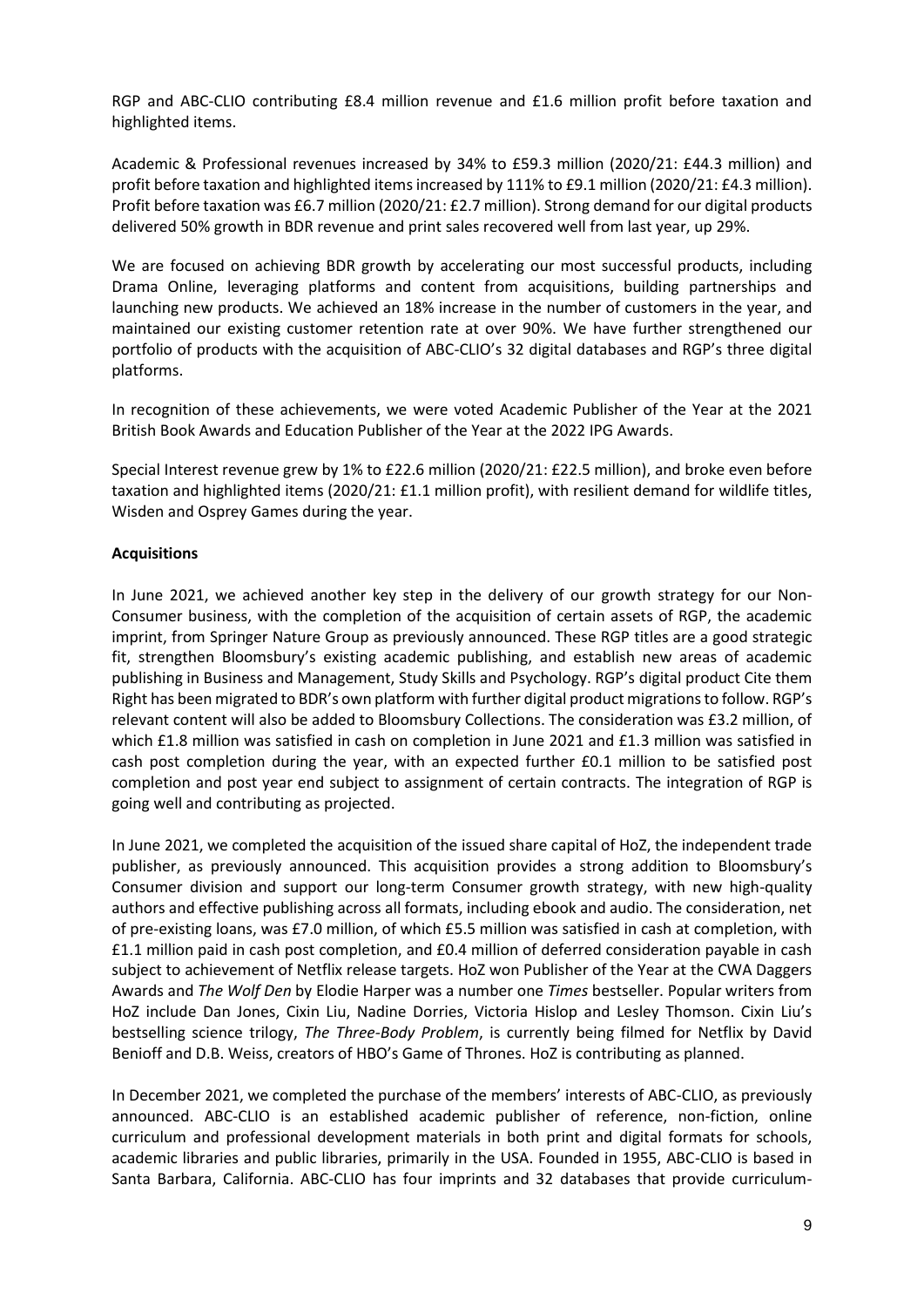aligned content and lesson plans, professional development support and student activities to US schools and academic institutions. It has more than 23,000 titles in its portfolio. The consideration was £16.7 million, of which £16.6 million was satisfied in cash on completion and up to £0.1 million will be satisfied in cash post completion.

Bloomsbury has a successful track record in strategic acquisitions, with 18 completed since 2008. We are actively targeting further acquisition opportunities in line with our long-term growth strategy.

### **Cash and Financing**

Bloomsbury's cash generation was strong with cash at the year end of £41.2 million (2021: £54.5 million) and cash conversion of 194% (2020/21: 142%). During the year we invested £26.6 million in cash consideration net of cash acquired for the acquisitions of ABC-CLIO (£16.3 million), HoZ (£6.6 million) and RGP (£3.1 million) and £1.0 million of capital expenditure in BDR. We also paid £7.9 million for the 2020/21 special dividend.

The Group has an unsecured revolving credit facility with Lloyds Bank Plc. The facility comprises a committed revolving loan facility of £10.0 million and an uncommitted incremental term loan facility of up to £6.0 million. At 28 February 2022, the Group had no draw down (2021: £nil) of this facility.

### **Dividend**

The Group has a progressive dividend policy aiming to keep dividend earnings cover in excess of two times, supported by strong cash cover. The Board is recommending a final dividend of 9.40 pence per share, totalling £7.7 million. Together with the interim dividend, this makes a total dividend for the year ended 28 February 2022 of 10.74 pence per share, a 21% increase on the 8.86 pence value of the dividend for the year ended 28 February 2021.

Subject to Shareholder approval at our AGM on 20 July 2022, the final dividend will be paid on 26 August 2022 to Shareholders on the register on the record date of 29 July 2022.

Including the proposed 2021/22 final dividend, over the past ten years, the dividend has increased at a compound annual growth rate of 8%.

### **Board Changes**

As announced in March 2022, John Bason joined the Board as a Non-Executive Director on 1 April 2022. John also became a member of the Remuneration, Nomination and Audit Committees. We welcome John to the Board.

Steven Hall will step down from the Board at the conclusion of Bloomsbury's 2022 AGM taking place on 20 July 2022. Steven joined the Board in 2017 and is the Chair of the Remuneration Committee. It is intended that Steven will be succeeded by John Bason as Chair of the Remuneration Committee.

Sir Richard Lambert, Chairman of Bloomsbury, said: "Steve Hall joined the Bloomsbury Board five years ago, and his deep knowledge of the world of academic and professional publishing has been an invaluable support to the Company as it has built its presence in this sector. He has been a rigorous Chair of the Remuneration Committee, and a lively contributor to Board discussion. We owe him a big vote of thanks."

### **Future Publishing**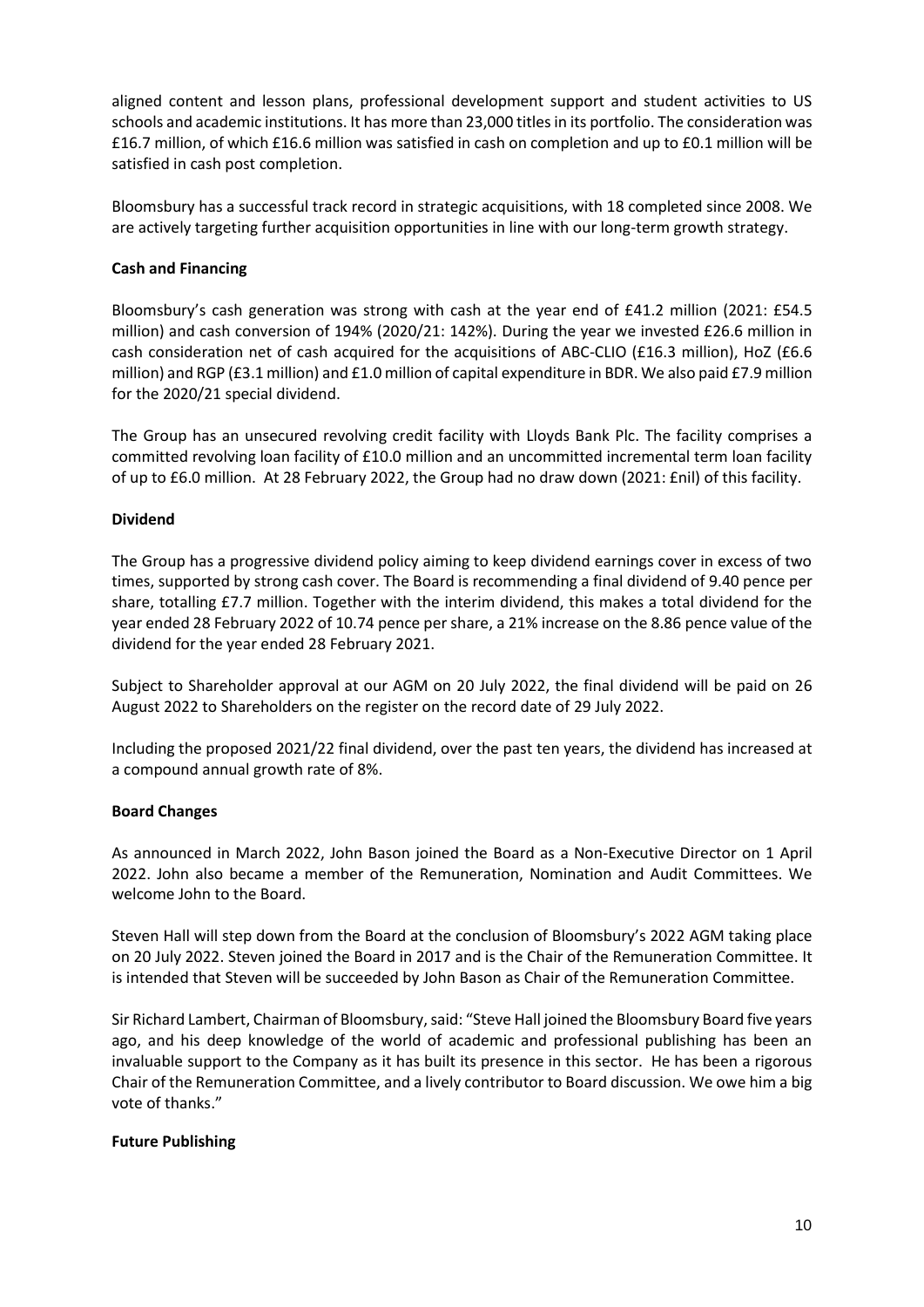Our strong Consumer publishing list for 2022/23 includes the Illustrated edition of the fifth Harry Potter title, *Harry Potter and the Order of the Phoenix*, Paul Hollywood's *Bake, A Visible Man* by Edward Enninful, *This Wicked Fate* by Kalynn Bayron, *The House of Fortune* by Jessie Burton, *A Life in Light* by Mary Pipher and *Essex Dogs* by Dan Jones. The next new Sarah J. Maas novel, the third in the Crescent City series, will be published in 2023/24.

2022 is the  $25<sup>th</sup>$  anniversary of the original publication of the first Harry Potter, with a special anniversary edition publishing in June 2022 and a series of exciting marketing activities to celebrate this milestone.

Our BDR strategic initiatives include bringing ABC-CLIO's 32 databases into Bloomsbury Digital Resources, enabling Bloomsbury to scale ABC-CLIO's digital offering globally. In addition, we will expand Bloomsbury Collections to include the RGP titles and migrate RGP's digital products to BDR's own platform.

### **Outlook**

Trading for 2022/23 has started in line with the Board's expectations.

Bloomsbury aims to deliver continued success, given the strength and resilience of our proven strategy, combined with our strong financial position, which enables us to invest in continued organic growth and further acquisition opportunities. Digital sales continue to materially increase and are a growing proportion of both revenue and profits.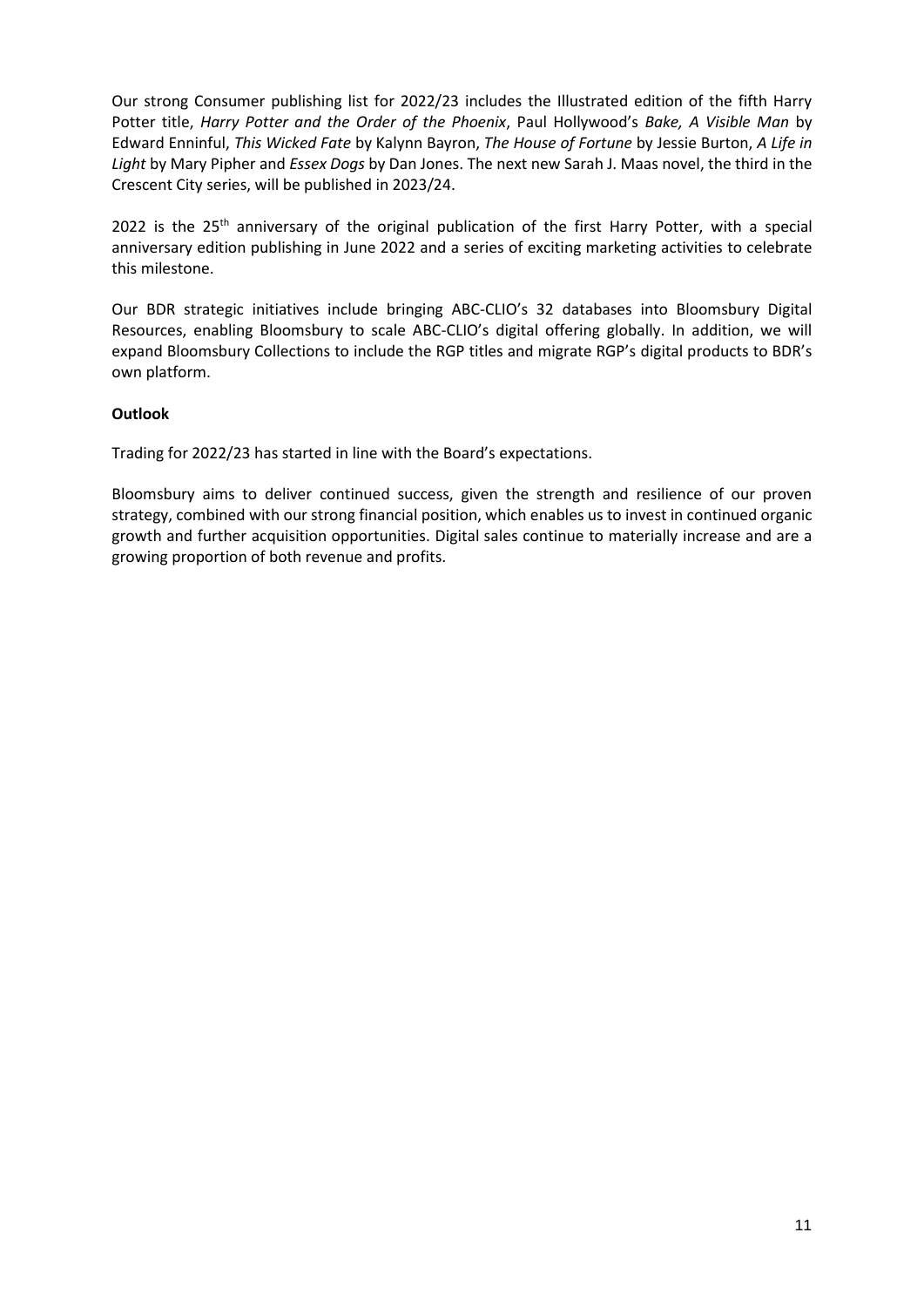# **Audited Consolidated Income Statement**

FOR THE YEAR ENDED 28 FEBRUARY 2022

|                                                           |                | <b>Year ended</b> | Year ended  |
|-----------------------------------------------------------|----------------|-------------------|-------------|
|                                                           |                | 28 February       | 28 February |
|                                                           |                | 2022              | 2021        |
|                                                           | <b>Notes</b>   | £'000             | f'000       |
| Revenue                                                   | $\overline{2}$ | 230,110           | 185,136     |
| Cost of sales                                             |                | (107, 948)        | (85, 533)   |
| <b>Gross profit</b>                                       |                | 122,162           | 99,603      |
| Marketing and distribution costs                          |                | (29, 808)         | (23, 393)   |
| Administrative expenses                                   |                | (69, 675)         | (58, 267)   |
| Share of result of joint venture                          |                | (117)             | (110)       |
| Operating profit before highlighted items                 |                | 27,112            | 19,637      |
| Highlighted items                                         | 3              | (4, 550)          | (1,804)     |
| <b>Operating profit</b>                                   |                | 22,562            | 17,833      |
| Finance income                                            |                | 105               | 120         |
| Finance costs                                             |                | (486)             | (604)       |
| Profit before taxation and highlighted items              |                | 26,731            | 19,153      |
| Highlighted items                                         | 3              | (4, 550)          | (1,804)     |
| <b>Profit before taxation</b>                             |                | 22,181            | 17,349      |
| Taxation                                                  | 4              | (5, 291)          | (3,652)     |
| Profit for the year attributable to owners of the Company |                | 16,890            | 13,697      |
|                                                           |                |                   |             |
|                                                           |                |                   |             |
| Earnings per share attributable to owners of the Company  |                |                   |             |
| Basic earnings per share                                  | 6              | 20.72p            | 16.94p      |
| Diluted earnings per share                                | 6              | 20.33p            | 16.71p      |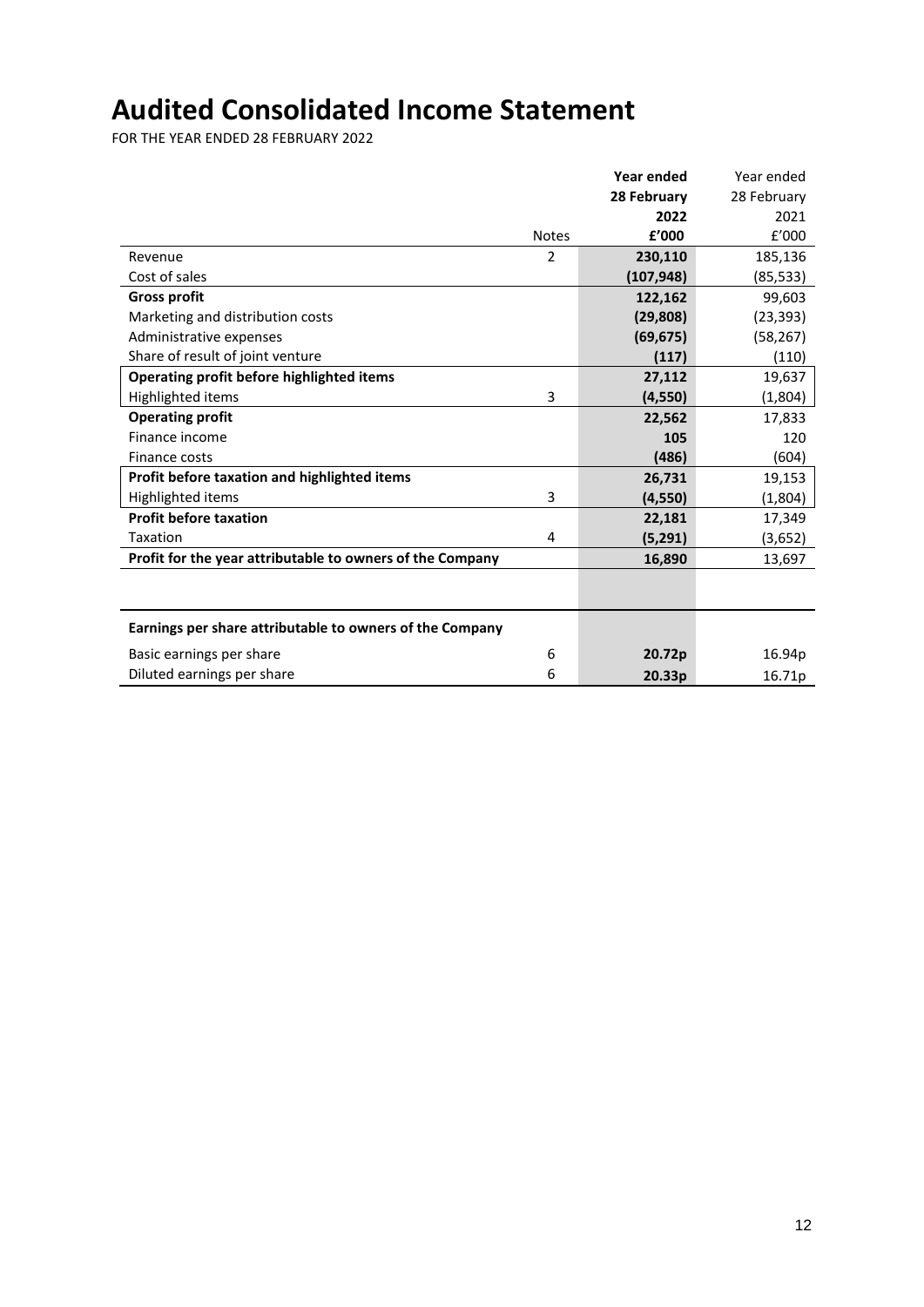# **Audited Consolidated Statement of Comprehensive**

# **Income**

FOR THE YEAR ENDED 28 FEBRUARY 2022

|                                                                       | Year ended  | Year ended  |
|-----------------------------------------------------------------------|-------------|-------------|
|                                                                       | 28 February | 28 February |
|                                                                       | 2022        | 2021        |
|                                                                       | f'000       | f'000       |
| <b>Profit for the year</b>                                            | 16,890      | 13,697      |
| Other comprehensive income                                            |             |             |
| Items that may be reclassified to the income statement:               |             |             |
| Exchange differences on translating foreign operations                | 1,497       | (2,877)     |
| Items that may not be reclassified to the income statement:           |             |             |
| Remeasurements on the defined benefit pension scheme                  | (10)        | 89          |
| Other comprehensive income for the year net of tax                    | 1,487       | (2,788)     |
| Total comprehensive income for the year attributable to the owners of |             |             |
| the Company                                                           | 18,377      | 10,909      |

Items in the statement above are disclosed net of tax.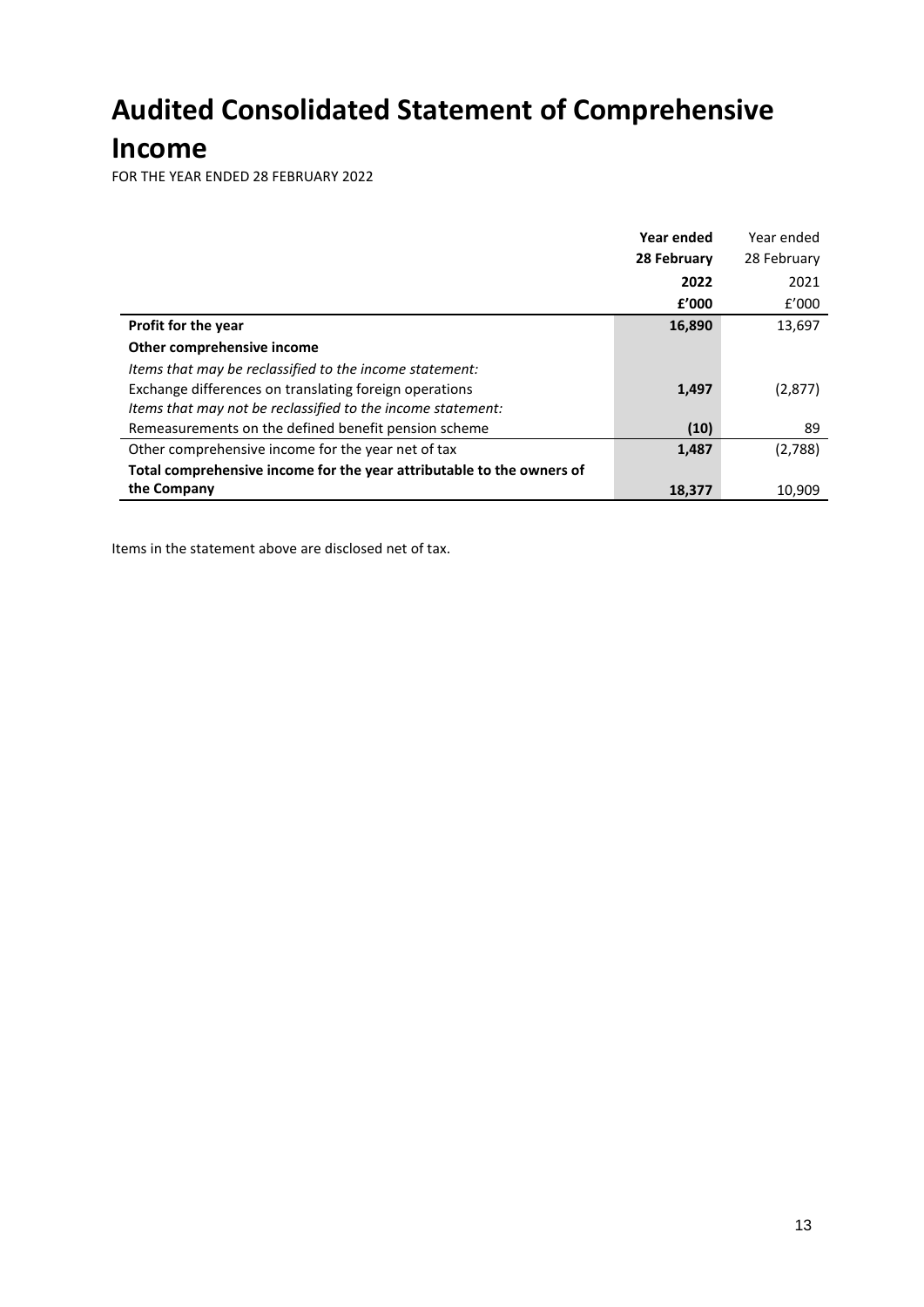# **Audited Consolidated Statement of Financial Position**

AS AT 28 FEBRUARY 2022

|                                                    | 28 February  | 28 February   |
|----------------------------------------------------|--------------|---------------|
|                                                    | 2022         | 2021          |
| <b>Notes</b>                                       | £'000        | f'000         |
| <b>Assets</b>                                      |              |               |
| Goodwill                                           | 47,910       | 44,688        |
| Other intangible assets                            | 40,323       | 21,337        |
| Investments                                        | 45           | 162           |
| Property, plant and equipment                      | 2,319        | 1,846         |
| Right-of-use assets                                | 10,628       | 11,433        |
| Deferred tax assets                                | 7,168        | 3,904         |
| Trade and other receivables<br>9                   | 923          | 1,005         |
| <b>Total non-current assets</b>                    | 109,316      | 84,375        |
|                                                    |              |               |
| Inventories                                        | 33,816       | 26,774        |
| Trade and other receivables<br>9                   | 104,879      | 93,542        |
| Cash and cash equivalents                          | 41,226       | 54,466        |
| <b>Total current assets</b>                        | 179,921      | 174,782       |
| <b>Total assets</b>                                | 289,237      | 259,157       |
|                                                    |              |               |
| <b>Liabilities</b>                                 |              |               |
| Retirement benefit obligations                     |              | 14            |
| Deferred tax liabilities                           | 3,696        | 2,386         |
| Lease liabilities                                  | 9,961        | 11,135        |
| Provisions                                         | 297          | 232           |
| <b>Total non-current liabilities</b>               | 13,954       |               |
|                                                    |              | 13,767        |
|                                                    |              |               |
| Trade and other liabilities<br>Lease liabilities   | 103,028      | 74,341        |
| <b>Current tax liabilities</b>                     | 2,265<br>433 | 1,808         |
| Provisions                                         | 588          | 456           |
| <b>Total current liabilities</b>                   | 106,314      | 536<br>77,141 |
| <b>Total liabilities</b>                           |              |               |
|                                                    | 120,268      | 90,908        |
| <b>Net assets</b>                                  | 168,969      | 168,249       |
|                                                    |              |               |
| <b>Equity</b>                                      |              |               |
| Share capital                                      | 1,020        | 1,020         |
| Share premium                                      | 47,319       | 47,319        |
| <b>Translation reserve</b>                         | 8,127        | 6,630         |
| Other reserves                                     | 8,765        | 9,623         |
| Retained earnings                                  | 103,738      | 103,657       |
| Total equity attributable to owners of the Company | 168,969      | 168,249       |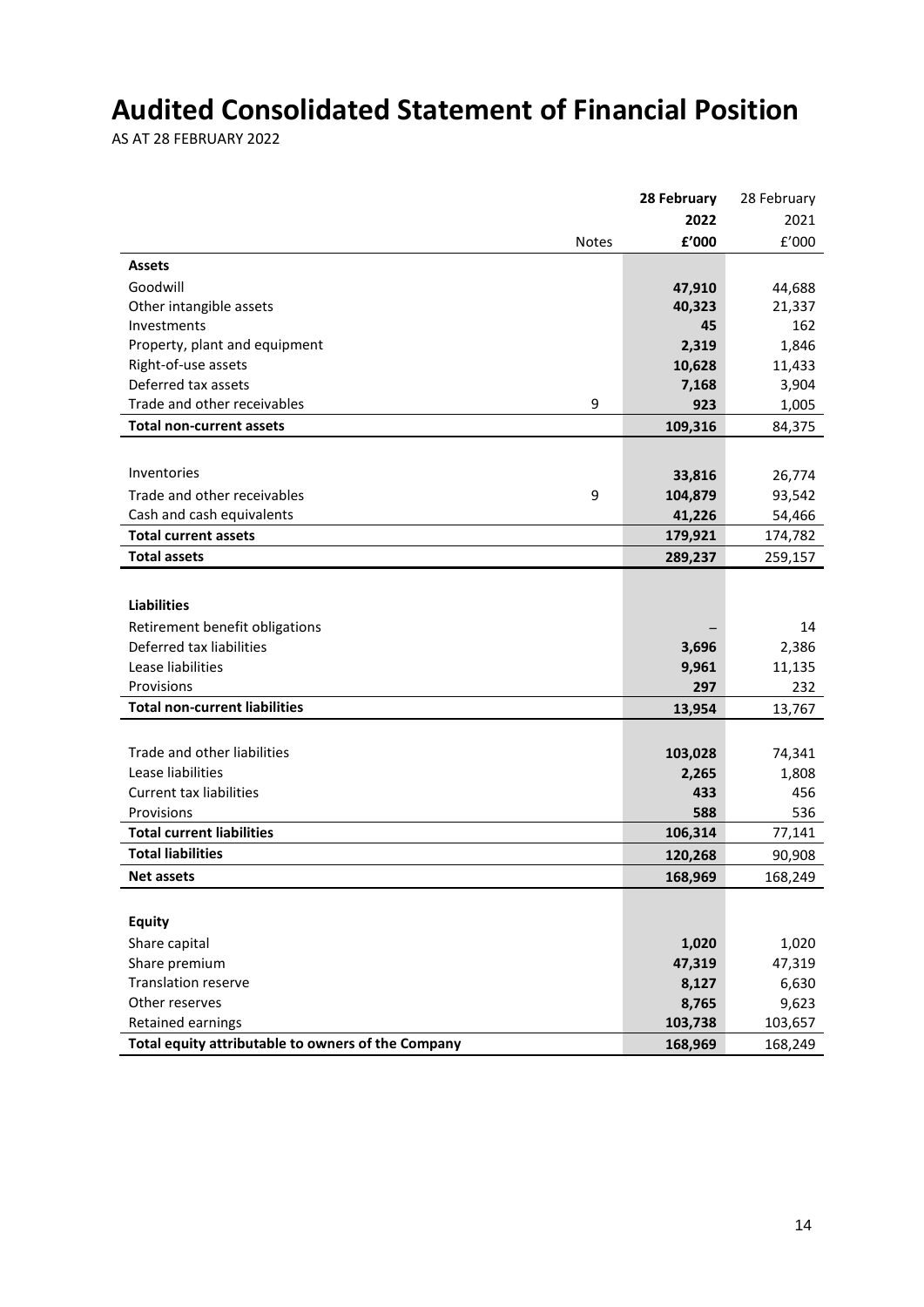# **Audited Consolidated Statement of Changes in Equity**

AS AT 28 FEBRUARY 2022

|                                       |                          |                  |                  |                          |                              | Share-            |                          |                       |                 |
|---------------------------------------|--------------------------|------------------|------------------|--------------------------|------------------------------|-------------------|--------------------------|-----------------------|-----------------|
|                                       |                          |                  |                  |                          | Capital                      | based             |                          |                       |                 |
|                                       | Share                    | Share            | Translation      | Merger                   | redemption                   | payment           | Own shares               | Retained              | Total           |
|                                       | capital<br>£'000         | premium<br>£'000 | reserve<br>£'000 | reserve<br>£'000         | reserve<br>£'000             | reserve<br>£'000  | held by EBT<br>£'000     | earnings<br>£'000     | equity<br>£'000 |
| At 29 February 2020                   | 942                      | 39,388           | 9,507            | 1,803                    | 22                           | 6,724             | (771)                    | 92,058                | 149,673         |
| Profit for the year                   | $\overline{\phantom{0}}$ |                  |                  |                          |                              |                   | $\overline{\phantom{0}}$ | 13,697                | 13,697          |
| Other comprehensive income            |                          |                  |                  |                          |                              |                   |                          |                       |                 |
| Exchange differences on               |                          |                  | (2,877)          |                          |                              |                   |                          |                       | (2,877)         |
| translating foreign operations        |                          |                  |                  |                          |                              |                   |                          |                       |                 |
| Remeasurements on the defined         |                          |                  |                  |                          |                              |                   |                          | 89                    | 89              |
| benefit pension scheme                |                          |                  |                  |                          |                              |                   |                          |                       |                 |
| <b>Total comprehensive income</b>     | $\overline{\phantom{0}}$ | -                | (2, 877)         | $\overline{\phantom{0}}$ | $\overline{\phantom{m}}$     | $\qquad \qquad -$ | $\qquad \qquad -$        | 13,786                | 10,909          |
| for the year                          |                          |                  |                  |                          |                              |                   |                          |                       |                 |
| <b>Transactions with owners</b>       |                          |                  |                  |                          |                              |                   |                          |                       |                 |
| Issue of share capital                | 47                       | 7,931            |                  |                          |                              |                   |                          |                       | 7,978           |
| Bonus issue of share capital          | 31                       |                  |                  |                          |                              |                   |                          | (31)                  |                 |
| Dividends to equity holders of        |                          |                  |                  |                          |                              |                   |                          | (1,045)               | (1,045)         |
| the Company                           |                          |                  |                  |                          |                              |                   |                          |                       |                 |
| Purchase of shares by the             |                          |                  |                  |                          |                              |                   | (674)                    |                       | (674)           |
| <b>Employee Benefit Trust</b>         |                          |                  |                  |                          |                              |                   |                          |                       |                 |
| Share options exercised               |                          |                  |                  |                          |                              |                   | 1,298                    | (1, 114)              | 184             |
| Deferred tax on share-based           |                          |                  |                  |                          |                              |                   |                          | 3                     | 3               |
| payment transactions                  |                          |                  |                  |                          |                              |                   |                          |                       |                 |
| Share-based payment                   |                          |                  |                  |                          |                              | 1,221             |                          |                       | 1,221           |
| transactions                          |                          |                  |                  |                          |                              |                   |                          |                       |                 |
| <b>Total transactions with owners</b> | 78                       | 7,931            |                  |                          | $\qquad \qquad \blacksquare$ | 1,221             | 624                      | (2, 187)              | 7,667           |
| of the Company                        |                          |                  |                  |                          |                              |                   |                          |                       |                 |
| At 28 February 2021                   | 1,020                    | 47,319           | 6,630            | 1,803                    | 22                           | 7,945             | (147)                    | 103,657               | 168,249         |
| Profit for the year                   |                          |                  |                  |                          |                              |                   | $\qquad \qquad -$        | 16,890                | 16,890          |
| Other comprehensive income            |                          |                  |                  |                          |                              |                   |                          |                       |                 |
| Exchange differences on               |                          |                  | 1,497            |                          |                              |                   |                          |                       | 1,497           |
| translating foreign operations        |                          |                  |                  |                          |                              |                   |                          |                       |                 |
| Remeasurements on the defined         |                          |                  |                  |                          |                              |                   |                          | (10)                  | (10)            |
| benefit pension scheme                |                          |                  |                  |                          |                              |                   |                          |                       |                 |
| <b>Total comprehensive income</b>     | -                        |                  | 1,497            |                          |                              |                   | $\overline{\phantom{0}}$ | 16,880                | 18,377          |
| for the year                          |                          |                  |                  |                          |                              |                   |                          |                       |                 |
| <b>Transactions with owners</b>       |                          |                  |                  |                          |                              |                   |                          |                       |                 |
| Dividends to equity holders of        |                          |                  |                  |                          |                              |                   |                          | $-$ (15,157) (15,157) |                 |
| the Company                           |                          |                  |                  |                          |                              |                   |                          |                       |                 |
| Purchase of shares by the             |                          |                  |                  |                          |                              |                   | (4, 489)                 |                       | (4, 489)        |
| <b>Employee Benefit Trust</b>         |                          |                  |                  |                          |                              |                   |                          |                       |                 |
| Share options exercised               |                          |                  |                  |                          |                              |                   | 2,084                    | (2,050)               | 34              |
| Deferred tax on share-based           |                          |                  |                  |                          |                              |                   |                          | 408                   | 408             |
| payment transactions                  |                          |                  |                  |                          |                              |                   |                          |                       |                 |
| Share-based payment                   |                          |                  |                  |                          |                              | 1,547             |                          |                       | 1,547           |
| transactions                          |                          |                  |                  |                          |                              |                   |                          |                       |                 |
| <b>Total transactions with owners</b> | $\overline{\phantom{0}}$ |                  |                  |                          | $\qquad \qquad -$            | 1,547             | (2,405)                  | (16, 799)             | (17, 657)       |
| of the Company                        |                          |                  |                  |                          |                              |                   |                          |                       |                 |
| At 28 February 2022                   | 1,020                    | 47,319           | 8,127            | 1,803                    | 22                           | 9,492             | (2, 552)                 | 103,738               | 168,969         |
|                                       |                          |                  |                  |                          |                              |                   |                          |                       |                 |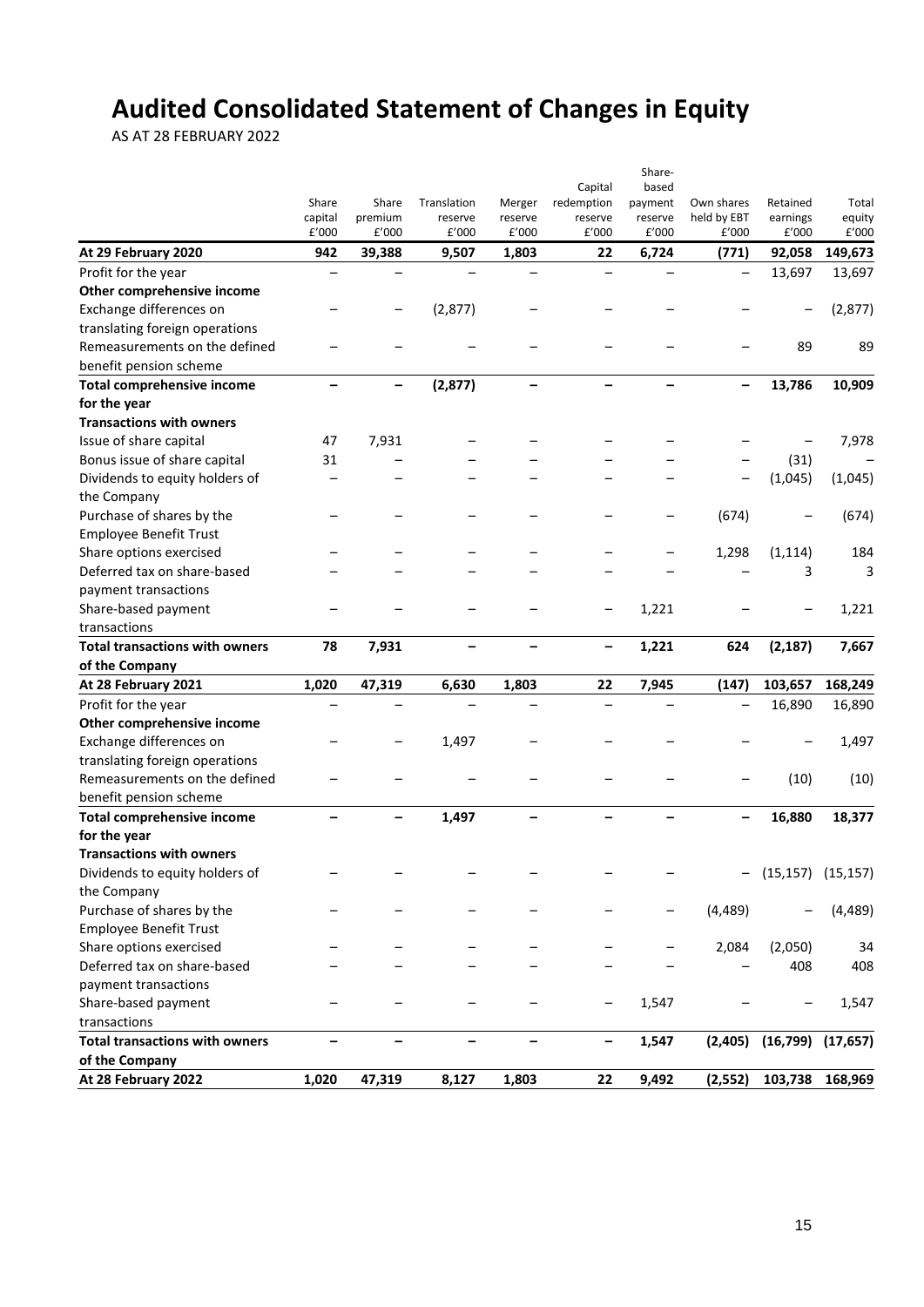# **Audited Consolidated Statement of Cash Flows**

FOR THE YEAR ENDED 28 FEBRUARY 2022

|                                                        |           | Year ended Year ended   |
|--------------------------------------------------------|-----------|-------------------------|
|                                                        |           | 28 February 28 February |
|                                                        | 2022      | 2021                    |
|                                                        | £'000     | £'000                   |
| Cash flows from operating activities                   |           |                         |
| Profit for the year                                    | 16,890    | 13,697                  |
| Adjustments for:                                       |           |                         |
| Depreciation of property, plant and equipment          | 512       | 473                     |
| Depreciation of right-of-use assets                    | 1,889     | 1,806                   |
| Amortisation of intangible assets                      | 7,505     | 5,485                   |
| Impairment of investments                              |           | 300                     |
| Loss on disposal on intangible assets                  | 65        |                         |
| Finance income                                         | (105)     | (120)                   |
| Finance costs                                          | 486       | 604                     |
| Share of loss of joint venture                         | 117       | 110                     |
| Share-based payment charges                            | 2,054     | 1,416                   |
| Tax expense                                            | 5,291     | 3,652                   |
|                                                        | 34,704    | 27,423                  |
| Increase in inventories                                | (2,745)   | (357)                   |
| Decrease/(increase) in trade and other receivables     | 1,205     | (11, 281)               |
| Increase in trade and other liabilities                | 14,572    | 13,789                  |
| Cash generated from operating activities               | 47,736    | 29,574                  |
| Income taxes paid                                      | (7, 927)  | (4, 406)                |
| Net cash generated from operating activities           | 39,809    | 25,168                  |
| Cash flows from investing activities                   |           |                         |
| Purchase of property, plant and equipment              | (644)     | (422)                   |
| Purchase of intangible assets                          | (3,693)   | (3,804)                 |
| Purchase of business, net of cash acquired             | (22, 913) |                         |
| Purchase of rights to assets                           | (3,650)   | (1, 547)                |
| Purchase of share in a joint venture                   |           | (56)                    |
| Interest received                                      | 92        | 110                     |
| Net cash used in investing activities                  | (30, 808) | (5, 719)                |
| Cash flows from financing activities                   |           |                         |
| Equity dividends paid                                  | (15, 157) | (1,045)                 |
| Purchase of shares by the Employee Benefit Trust       | (4, 489)  | (674)                   |
| Proceeds from exercise of share options                | 34        | 184                     |
| Proceeds from share issue                              |           | 7,978                   |
| Repayment of borrowing                                 | (1,097)   |                         |
| Repayment of lease liabilities                         | (1,862)   | (1, 451)                |
| Lease liabilities interest paid                        | (419)     | (442)                   |
| Other interest paid                                    | (55)      | (149)                   |
| Net cash (used in)/generated from financing activities | (23, 045) | 4,401                   |
| Net (decrease)/increase in cash and cash equivalents   | (14, 044) | 23,850                  |
| Cash and cash equivalents at beginning of year         | 54,466    | 31,345                  |
| Exchange gain/(loss) on cash and cash equivalents      | 804       | (729)                   |
| Cash and cash equivalents at end of year               | 41,226    | 54,466                  |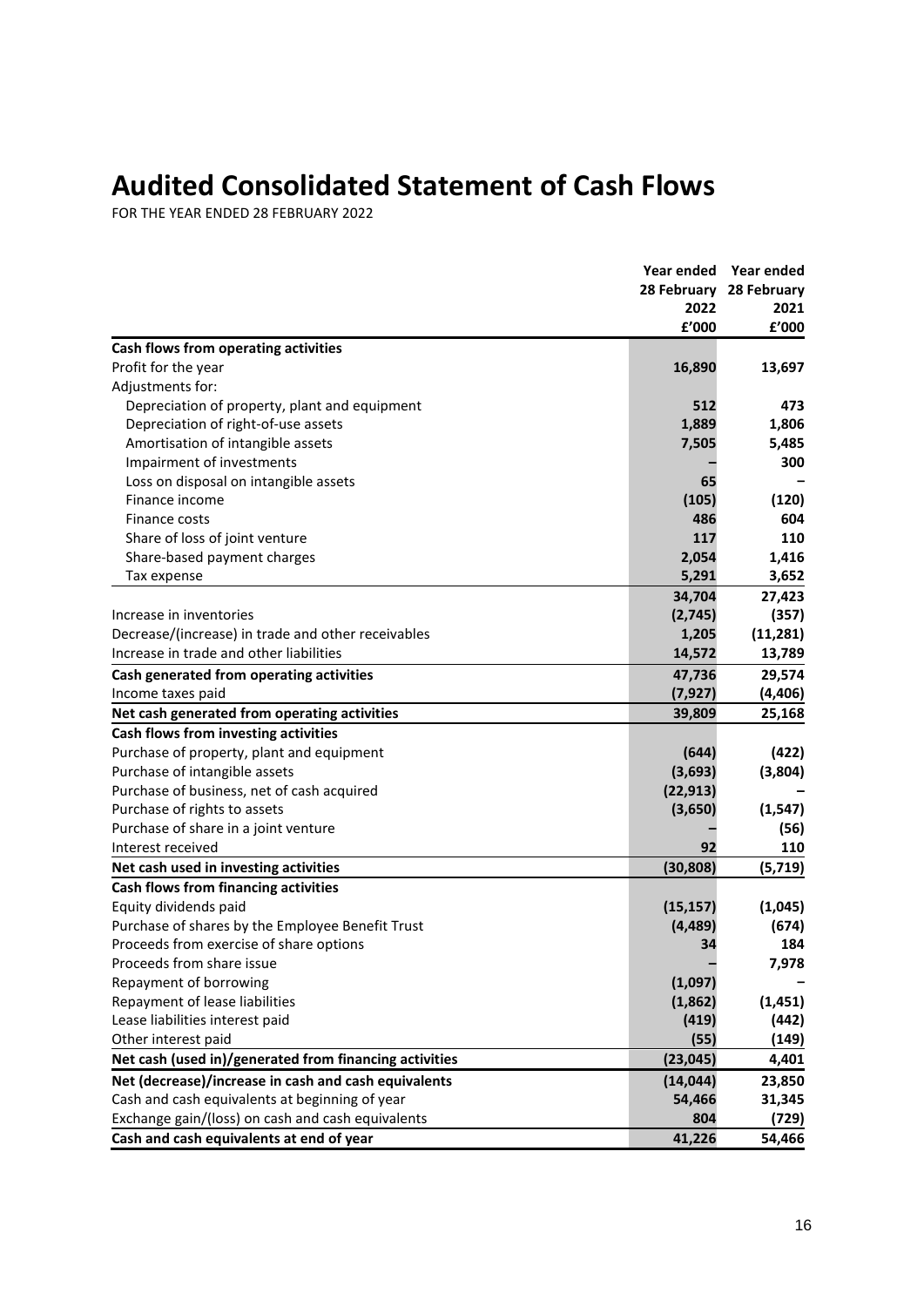## **NOTES**

# **1. Accounting policies**

### **a) Basis of Preparation**

The financial information set out above does not constitute the company's statutory accounts for the years ended 28 February 2022 or 28 February 2021 but is derived from those accounts. Statutory accounts for 2021 have been delivered to the registrar of companies, and those for 2022 will be delivered in due course. The auditor has reported on those accounts; their reports were (i) unqualified, (ii) did not include a reference to any matters to which the auditor drew attention by way of emphasis without qualifying their report and (iii) did not contain a statement under section 498 (2) or (3) of the Companies Act 2006.

The Group financial statements were prepared in accordance with UK-adopted international accounting standards ("UK-adopted IFRS") and the requirements of the Companies Act 2006. Except as described below, the accounting policies applied in the year ended 28 February 2022 are consistent with those applied in the financial statements for year ended 28 February 2021 with the exception of a number of new accounting standards and amendments which have not had a material impact on the Group's results.

### **b) Going concern**

The Directors have a reasonable expectation that the Group has adequate resources to continue in operational existence at least 12 months from the date of this preliminary announcement, being the period of the detailed going concern assessment reviewed by the Board, and therefore continue to adopt the going concern basis of accounting in preparing the condensed consolidated financial statements.

The Board has modelled a severe but plausible downside scenario. This assumes:

- Print revenues are reduced by 20% during 2022/2023, with recovery during 2023/2024;
- Digital revenues are reduced by 20% during 2022/2023, with recovery during 2023/2024;
- Print costs are increased by 15% from 2022/2023 and staff costs are increased by 5% from 2023/2024;
- Downside assumptions about extended debtor days during 2022/2023, with recovery during 2023/2024;
- Cash preservation measures implemented and variable costs reduced.

At 28 February 2022, the Group had available liquidity of £51.2m, comprising central cash balances and its undrawn £10.0m Revolving Credit Facility (RCF). The RCF agreement is to October 2024. Under the severe but plausible downside scenario, the Group would maintain sufficient liquidity headroom even before modelling the mitigating effect of actions that management would take in the event that these downside risks were to crystallise.

The Group has an unsecured revolving credit facility with Lloyds Bank Plc. At 28 February 2022, the Group had £nil draw down (2021: £nil) of this facility with £10.0 million of undrawn borrowing facilities (2021: £8.0 million) available.

The facility comprises a committed revolving credit facility of £10 million, and an uncommitted incremental term loan facility of up to £6 million. The facilities are subject to two covenants, being a maximum net debt to EBITDA ratio of 2.5x and a minimum interest cover covenant of 4x.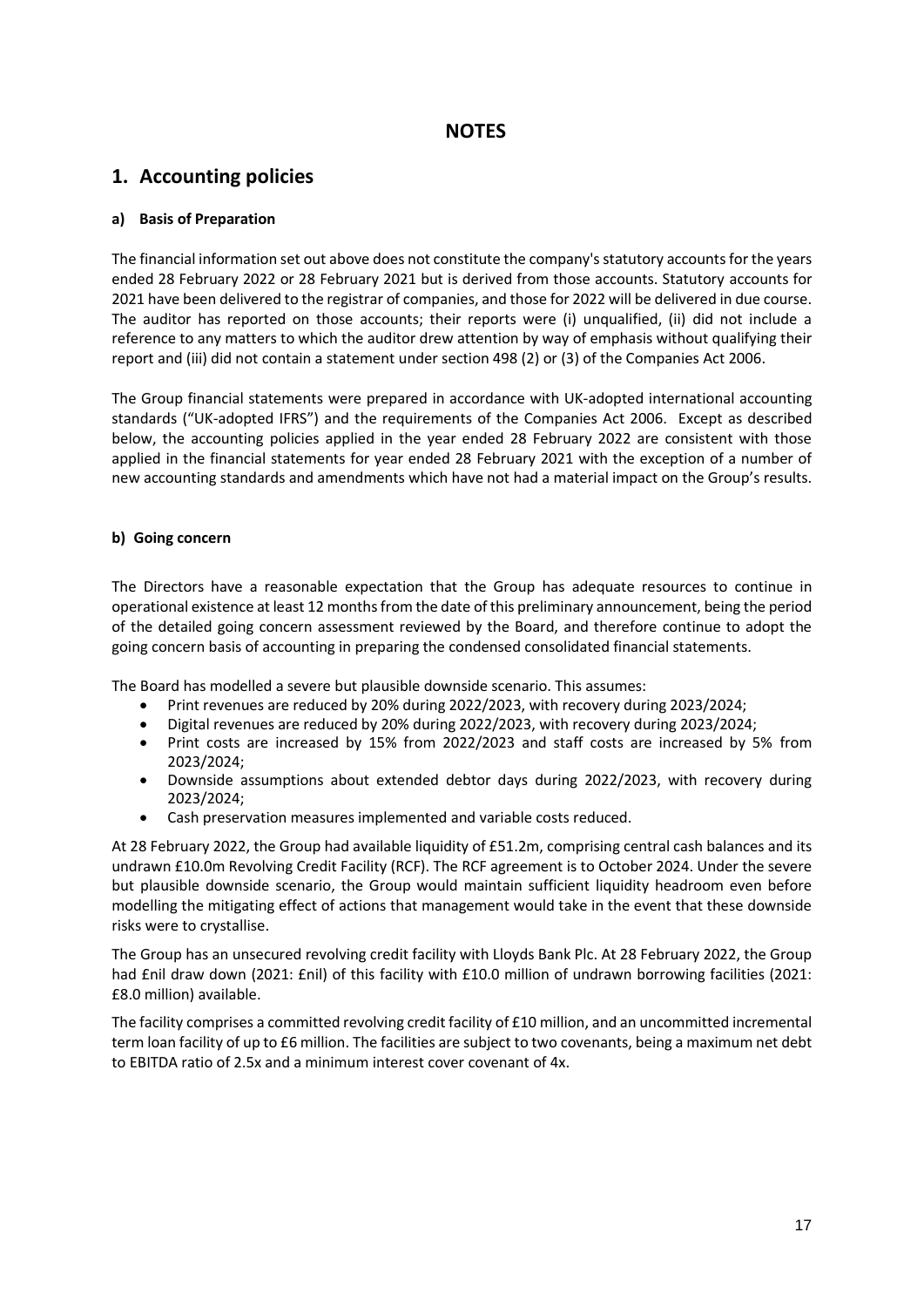# **2. Revenue and segmental analysis**

The Group is comprised of two worldwide publishing divisions: Consumer and Non-Consumer, reflecting the core customers for our different operations. The Consumer division is split into two operating segments: Children's Trade and Adult Trade, and Non-Consumer is split into two operating segments: Academic & Professional and Special Interest.

Each reportable segment represents a cash-generating unit for the purpose of impairment testing. We have allocated goodwill between reportable segments. These divisions are the basis on which the Group primarily reports its segment information. Segments derive their revenue from book publishing, sale of publishing and distribution rights, management and other publishing services.

The analysis by segment is shown below: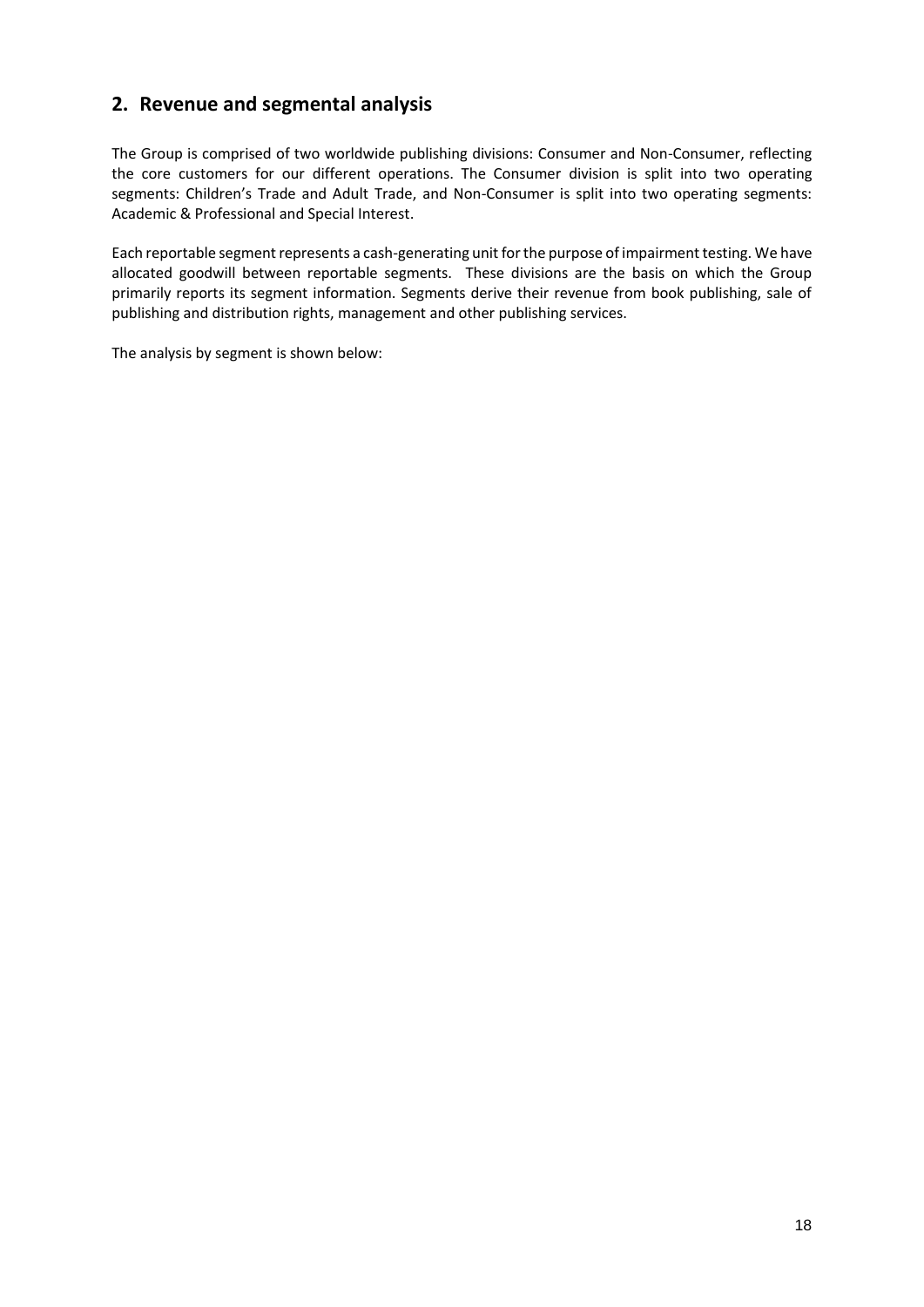|                                                                     | Children's | Adult     | Consumer  | Academic &   | Special   | Non-      | Unallocated              | Total      |
|---------------------------------------------------------------------|------------|-----------|-----------|--------------|-----------|-----------|--------------------------|------------|
|                                                                     | Trade      | Trade     |           | Professional | Interest  | Consumer  |                          |            |
| Year ended 28 February 2022                                         | f'000      | f'000     | f'000     | E'000        | E'000     | f'000     | f'000                    | f'000      |
| <b>External revenue</b>                                             | 93,039     | 55,157    | 148,196   | 59,328       | 22,586    | 81,914    |                          | 230,110    |
| Cost of sales                                                       | (46, 759)  | (29, 106) | (75, 865) | (20, 945)    | (11, 138) | (32,083)  | -                        | (107, 948) |
| <b>Gross profit</b>                                                 | 46,280     | 26,051    | 72,331    | 38,383       | 11,448    | 49,831    | -                        | 122,162    |
| Marketing and distribution costs                                    | (12, 812)  | (8, 271)  | (21,083)  | (5, 335)     | (3, 390)  | (8, 725)  | $\overline{\phantom{0}}$ | (29, 808)  |
| <b>Contribution before administrative expenses</b>                  | 33,468     | 17,780    | 51,248    | 33,048       | 8,058     | 41,106    | $\qquad \qquad -$        | 92,354     |
| Administrative expenses excluding highlighted<br>items              | (17, 506)  | (15, 732) | (33, 238) | (23, 907)    | (7,980)   | (31, 887) | $\overline{\phantom{0}}$ | (65, 125)  |
| Share of result of joint venture                                    |            |           |           |              |           |           | (117)                    | (117)      |
| Operating profit/(loss) before highlighted                          | 15,962     | 2,048     | 18,010    | 9,141        | 78        | 9,219     | (117)                    | 27,112     |
| items/segment results<br>Amortisation of acquired intangible assets |            | (272)     | (272)     | (2, 349)     | (214)     | (2, 563)  |                          | (2,835)    |
| Other highlighted items                                             |            |           |           |              |           |           | (1, 715)                 | (1,715)    |
| <b>Operating profit/(loss)</b>                                      | 15,962     | 1,776     | 17,738    | 6,792        | (136)     | 6,656     | (1,832)                  | 22,562     |
| Finance income                                                      |            |           |           | 62           |           | 62        | 43                       | 105        |
| Finance costs                                                       | (162)      | (94)      | (256)     | (115)        | (48)      | (163)     | (67)                     | (486)      |
| Profit/(loss) before taxation and highlighted                       | 15,800     | 1,954     | 17,754    | 9,088        | 30        | 9,118     | (141)                    | 26,731     |
| items                                                               |            |           |           |              |           |           |                          |            |
| Amortisation of acquired intangible assets                          |            | (272)     | (272)     | (2, 349)     | (214)     | (2, 563)  |                          | (2,835)    |
| Other highlighted items                                             |            |           |           |              |           |           | (1, 715)                 | (1, 715)   |
| Profit/(loss) before taxation                                       | 15,800     | 1,682     | 17,482    | 6,739        | (184)     | 6,555     | (1,856)                  | 22,181     |
| Taxation                                                            |            |           |           |              |           |           | (5, 291)                 | (5, 291)   |
| Profit/(loss) for the year                                          | 15,800     | 1,682     | 17,482    | 6,739        | (184)     | 6,555     | (7, 147)                 | 16,890     |
| Operating profit/(loss) before highlighted                          | 15,962     | 2,048     | 18,010    | 9,141        | 78        | 9,219     | (117)                    | 27,112     |
| items/segment results                                               |            |           |           |              |           |           |                          |            |
| Depreciation                                                        | 914        | 632       | 1,546     | 604          | 251       | 855       | $\overline{\phantom{0}}$ | 2,401      |
| Amortisation of internally generated intangibles                    | 455        | 508       | 963       | 3,405        | 302       | 3,707     |                          | 4,670      |
| <b>EBITDA before highlighted items</b>                              | 17,331     | 3,188     | 20,519    | 13,150       | 631       | 13,781    | (117)                    | 34,183     |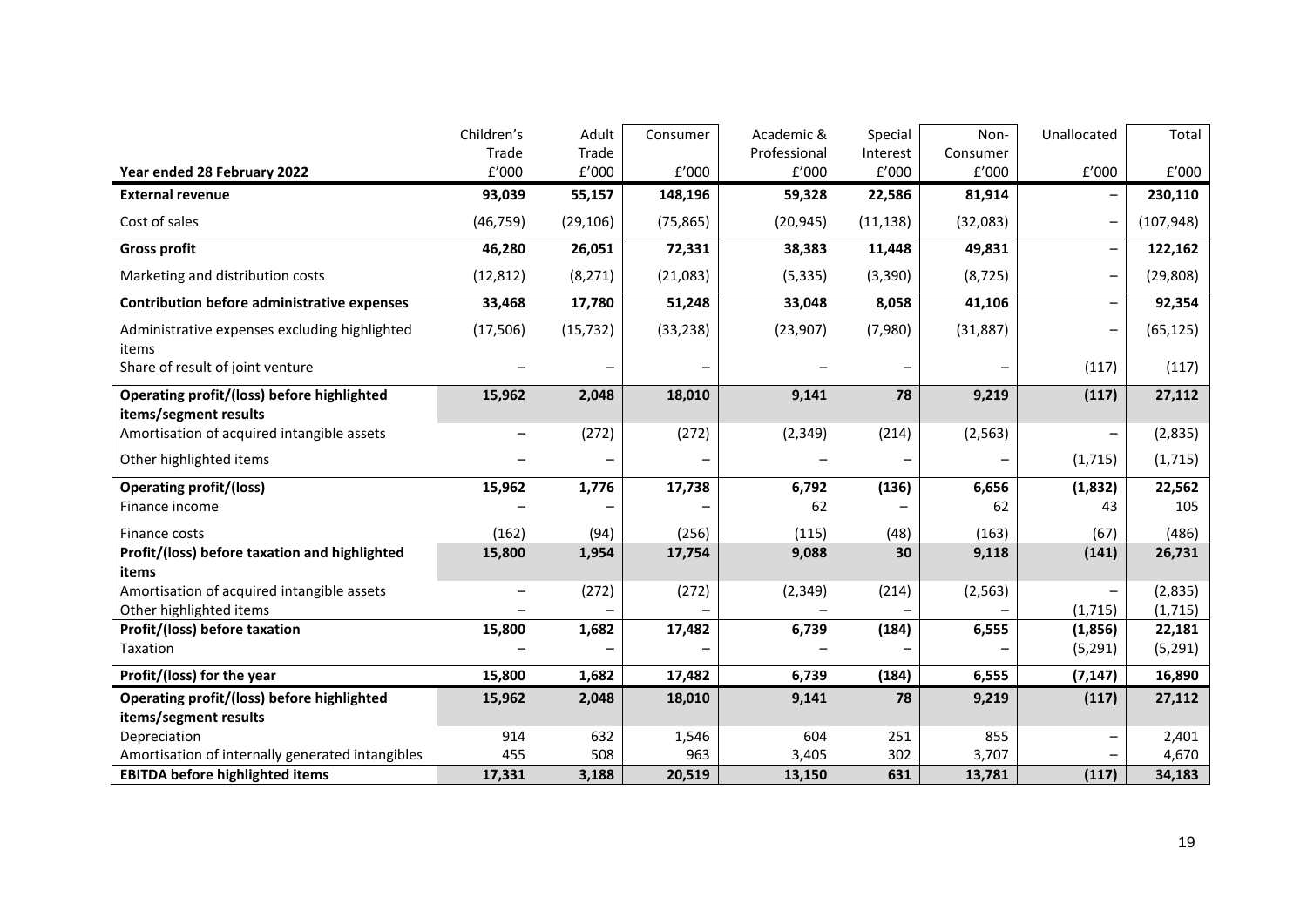|                                                                      | Children's | Adult     | Consumer  | Academic &   | Special   | Non-      | Unallocated              | Total     |
|----------------------------------------------------------------------|------------|-----------|-----------|--------------|-----------|-----------|--------------------------|-----------|
|                                                                      | Trade      | Trade     |           | Professional | Interest  | Consumer  |                          |           |
| Year ended 28 February 2021                                          | E'000      | f'000     | f'000     | f'000        | E'000     | E'000     | f'000                    | f'000     |
| <b>External revenue</b>                                              | 74,599     | 43,761    | 118,360   | 44,307       | 22,469    | 66,776    |                          | 185,136   |
| Cost of sales                                                        | (37, 128)  | (20, 812) | (57, 940) | (16, 767)    | (10, 826) | (27, 593) | -                        | (85, 533) |
| <b>Gross profit</b>                                                  | 37,471     | 22,949    | 60,420    | 27,540       | 11,643    | 39,183    | -                        | 99,603    |
| Marketing and distribution costs                                     | (9, 386)   | (6, 278)  | (15, 664) | (4, 678)     | (3,051)   | (7, 729)  | $\overline{\phantom{0}}$ | (23, 393) |
| <b>Contribution before administrative expenses</b>                   | 28,085     | 16,671    | 44,756    | 22,862       | 8,592     | 31,454    | -                        | 76,210    |
| Administrative expenses excluding highlighted<br>items               | (17, 543)  | (12,706)  | (30, 249) | (18, 494)    | (7, 420)  | (25, 914) | (300)                    | (56, 463) |
| Share of result of joint venture                                     |            |           |           |              |           |           | (110)                    | (110)     |
| Operating profit/(loss) before highlighted                           | 10,542     | 3,965     | 14,507    | 4,368        | 1,172     | 5,540     | (410)                    | 19,637    |
| items/ segment results<br>Amortisation of acquired intangible assets |            | (17)      | (17)      | (1, 578)     | (214)     | (1,792)   | -                        | (1,809)   |
| Other highlighted items                                              |            |           |           |              |           |           | 5                        | 5         |
|                                                                      |            |           |           |              |           |           |                          |           |
| <b>Operating profit/(loss)</b>                                       | 10,542     | 3,948     | 14,490    | 2,790        | 958       | 3,748     | (405)                    | 17,833    |
| Finance income                                                       |            |           |           | 51           |           | 51        | 69                       | 120       |
| Finance costs                                                        | (161)      | (105)     | (266)     | (117)        | (59)      | (176)     | (162)                    | (604)     |
| Profit/(loss) before taxation and highlighted                        | 10,381     | 3,860     | 14,241    | 4,302        | 1,113     | 5,415     | (503)                    | 19,153    |
| items                                                                |            |           |           |              |           |           |                          |           |
| Amortisation of acquired intangible assets                           |            | (17)      | (17)      | (1, 578)     | (214)     | (1,792)   |                          | (1,809)   |
| Other highlighted items                                              |            |           |           |              |           |           | 5                        |           |
| Profit/(loss) before taxation                                        | 10,381     | 3,843     | 14,224    | 2,724        | 899       | 3,623     | (498)                    | 17,349    |
| Taxation                                                             |            |           |           |              |           |           | (3,652)                  | (3,652)   |
| Profit/(loss) for the year                                           | 10,381     | 3,843     | 14,224    | 2,724        | 899       | 3,623     | (4, 150)                 | 13,697    |
| Operating profit/(loss) before highlighted                           | 10,542     | 3,965     | 14,507    | 4,368        | 1,172     | 5,540     | (410)                    | 19,637    |
| items/ segment results                                               |            |           |           |              |           |           |                          |           |
| Depreciation                                                         | 912        | 528       | 1,440     | 556          | 283       | 839       | $\overline{\phantom{0}}$ | 2,279     |
| Amortisation of internally generated intangibles                     | 446        | 383       | 829       | 2,586        | 261       | 2,847     |                          | 3,676     |
| <b>EBITDA before highlighted items</b>                               | 11,900     | 4,876     | 16,776    | 7,510        | 1,716     | 9,226     | (410)                    | 25,592    |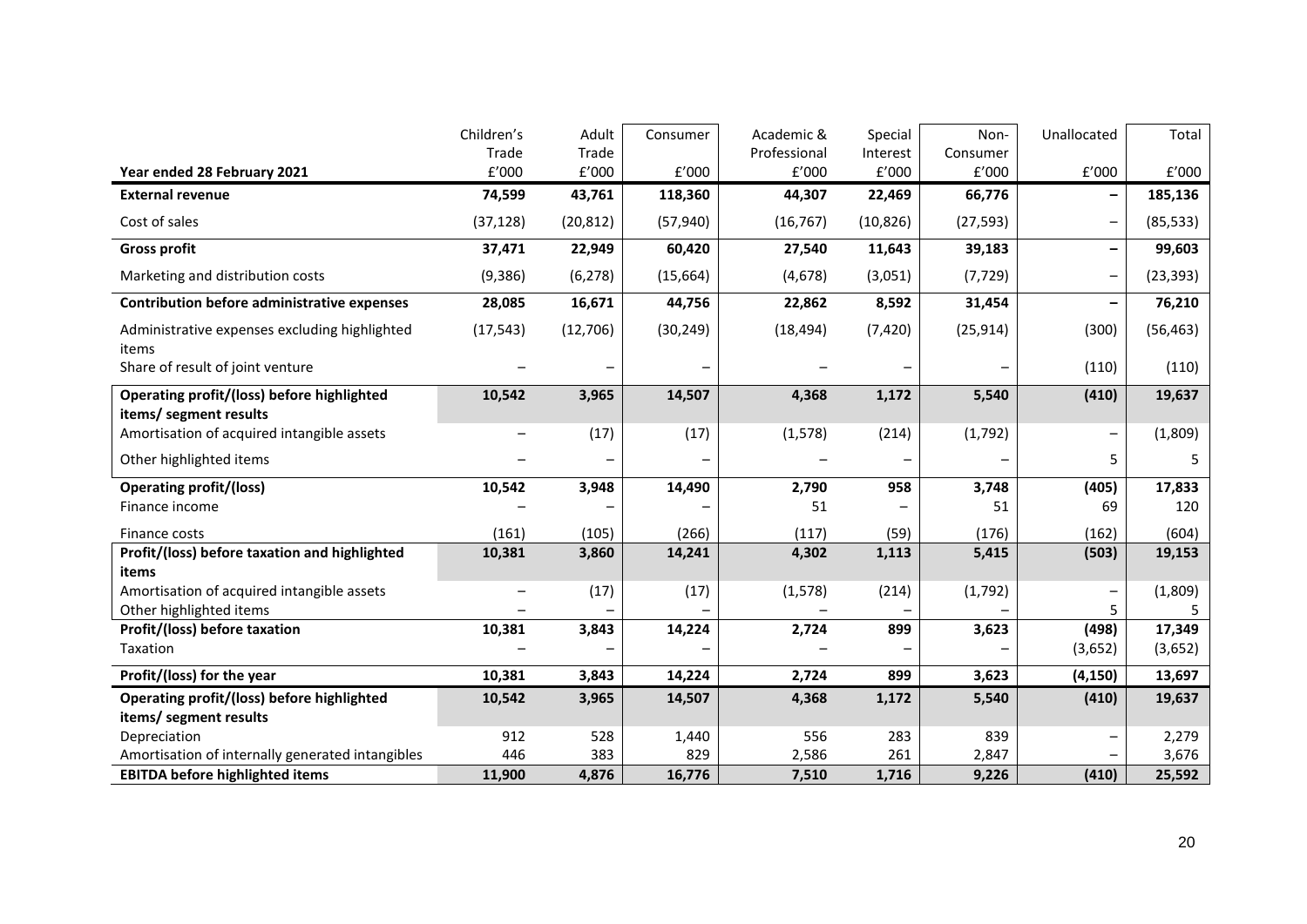### **External revenue by source**

|                             | United<br>Kingdom<br>f'000 | North<br>America<br>f'000 | Australia<br>f'000 | India<br>f'000 | Total<br>f'000 |
|-----------------------------|----------------------------|---------------------------|--------------------|----------------|----------------|
| Year ended 28 February 2022 | 143.192                    | 69.651                    | 13.133             | 4.134          | 230,110        |
| Year ended 28 February 2021 | 117,429                    | 53,872                    | 11.084             | 2.751          | 185,136        |

During the year sales to one customer exceeded 10% of Group revenue (2021: one customer). The value of these sales was £67,811,000 (2021: £68,597,000).

### **External revenue by product type**

|                                  | Children's | Adult  |          | Academic &   | Special  | Non-     |         |
|----------------------------------|------------|--------|----------|--------------|----------|----------|---------|
| Year ended 28 February           | Trade      | Trade  | Consumer | Professional | Interest | Consumer | Total   |
| 2022                             | f'000      | f'000  | f'000    | £'000        | E'000    | f'000    | f'000   |
| Print                            | 79,053     | 42,702 | 121,755  | 29,996       | 18,632   | 48,628   | 170,383 |
| Digital                          | 10,511     | 10,511 | 21,022   | 27,150       | 2,354    | 29,504   | 50,526  |
| Rights and Services <sup>1</sup> | 3,475      | 1,944  | 5,419    | 2,182        | 1,600    | 3,782    | 9,201   |
| <b>Total</b>                     | 93,039     | 55,157 | 148,196  | 59,328       | 22,586   | 81,914   | 230,110 |
|                                  |            |        |          |              |          |          |         |
|                                  | Children's | Adult  |          | Academic &   | Special  | Non-     |         |
| Year ended 28 February           | Trade      | Trade  | Consumer | Professional | Interest | Consumer | Total   |
| 2021                             | f'000      | f'000  | f'000    | £'000        | f'000    | f'000    | E'000   |
| Print                            | 63,708     | 34,644 | 98,352   | 23,267       | 18,200   | 41.467   | 139,819 |
| Digital                          | 7,636      | 8,298  | 15,934   | 19,015       | 2,730    | 21,745   | 37,679  |
| Rights and Services <sup>1</sup> | 3,255      | 819    | 4,074    | 2,025        | 1,539    | 3,564    | 7,638   |
| <b>Total</b>                     | 74,599     | 43,761 | 118,360  | 44,307       | 22,469   | 66,776   | 185,136 |

<sup>1</sup> Rights and Services revenue includes revenue from copyright and trademark licences, management contracts, advertising and publishing services.

### **Total assets**

|                         | 28 February |         |  |  |
|-------------------------|-------------|---------|--|--|
|                         | 2022        | 2021    |  |  |
|                         | £'000       | f'000   |  |  |
| Children's Trade        | 13,633      | 10,361  |  |  |
| <b>Adult Trade</b>      | 13,513      | 7,495   |  |  |
| Academic & Professional | 78,096      | 58,527  |  |  |
| Special Interest        | 13,170      | 12,773  |  |  |
| Unallocated             | 170,825     | 170,001 |  |  |
| <b>Total assets</b>     | 289,237     | 259,157 |  |  |

Unallocated primarily represents centrally held assets including system development, property plant and equipment, right-of-use assets, receivables and cash.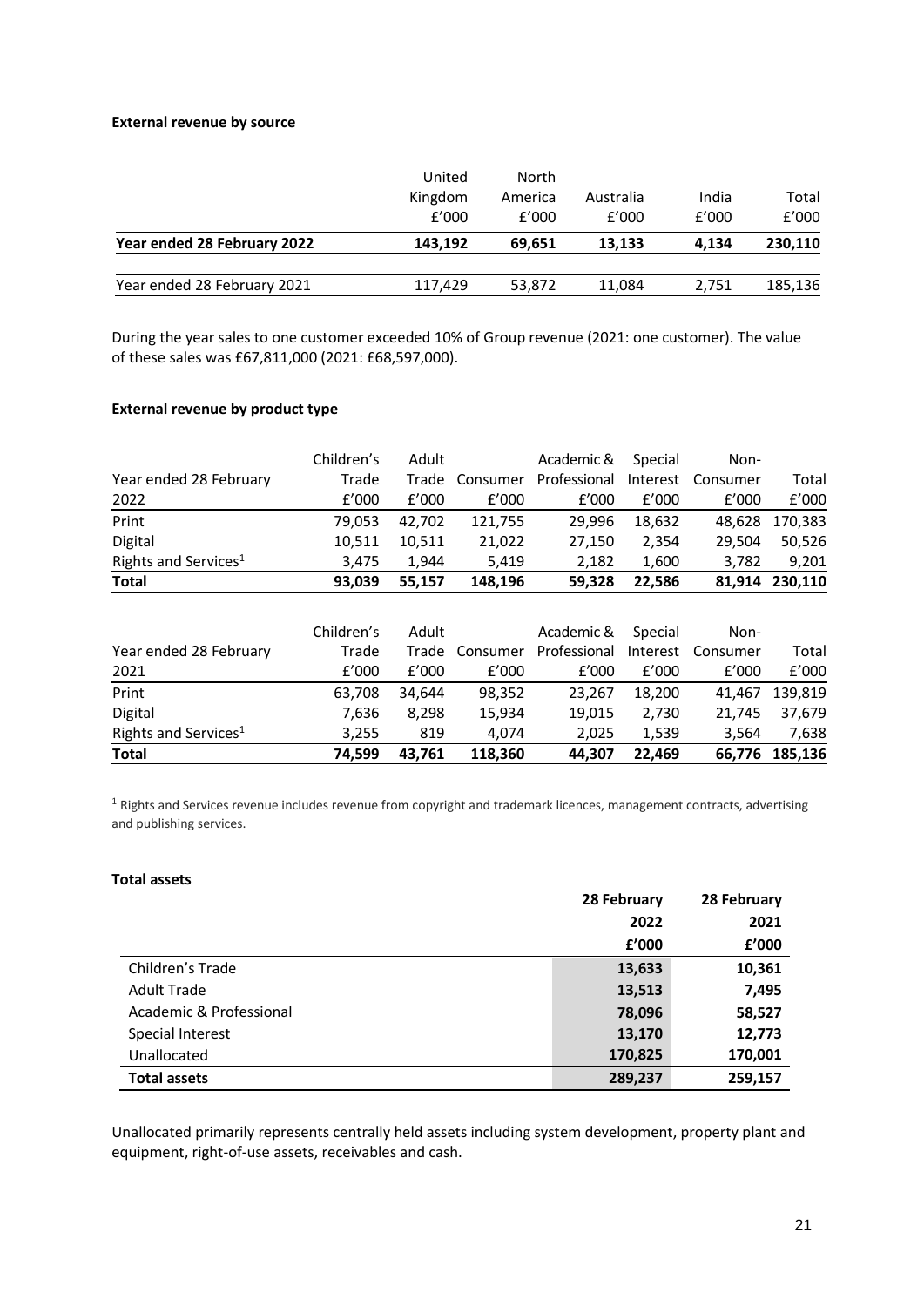### **Analysis of non-current assets (excluding deferred tax assets) by geographic location**

|                                      | 28 February | 28 February |
|--------------------------------------|-------------|-------------|
|                                      | 2022        | 2021        |
|                                      | f'000       | £'000       |
| United Kingdom (country of domicile) | 79,708      | 73,711      |
| North America                        | 22,196      | 6,633       |
| Other                                | 244         | 127         |
| <b>Total</b>                         | 102,148     | 80,471      |

# **3. Highlighted items**

|                                            | Year ended  | Year ended  |
|--------------------------------------------|-------------|-------------|
|                                            | 28 February | 28 February |
|                                            | 2022        | 2021        |
|                                            | £'000       | f'000       |
| Legal and other professional fees          | 1,317       | 203         |
| Integration and restructuring costs        | 398         | 1,076       |
| Paycheck Protection Program grant          |             | (1, 284)    |
| Other highlighted items                    | 1,715       | (5)         |
| Amortisation of acquired intangible assets | 2,835       | 1,809       |
| <b>Total highlighted items</b>             | 4,550       | 1,804       |

Highlighted items charged to operating profit comprise significant non-cash charges and major one-off initiatives which are highlighted in the income statement because, in the opinion of the Directors, separate disclosure is helpful in understanding the underlying performance and future profitability of the business.

All highlighted items are included in administrative expenses in the income statement.

For the year ended 28 February 2022, legal and other professional fees of £1,317,000 were incurred as a result of the Group's acquisitions, including ABC-CLIO, LLC, Head of Zeus Limited and certain assets of Red Globe Press. Integration and restructuring costs primarily relate to the integration of the above acquisitions including restructuring and other restructuring in both divisions.

For the year ended 28 February 2021, legal and other professional fees of £203,000 were incurred as a result of the Group's ongoing and completed acquisitions, including certain assets of Red Globe Press and Zed Books Limited. Restructuring costs primarily relate to restructuring in both divisions. The Paycheck Protection Program grant was received from the US Government's Small Business Administration.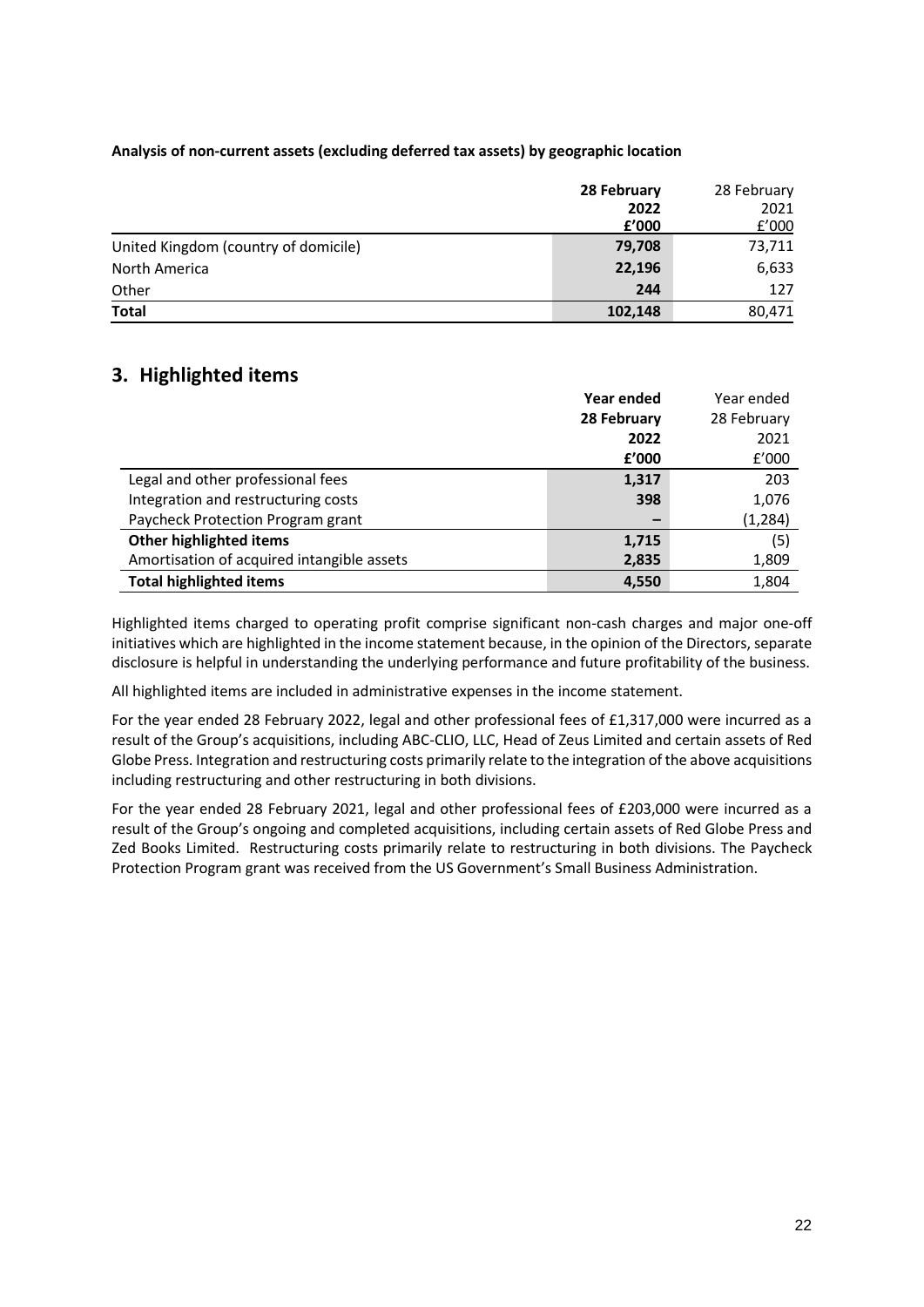## **4. Taxation**

### **Factors affecting tax charge for the year**

The tax on the Group's profit before tax differs from the standard rate of corporation tax in the United Kingdom of 19.00% (2021: 19.00%). The reasons for this are explained below:

|                                                          | <b>Year ended</b> |       | Year ended  |       |
|----------------------------------------------------------|-------------------|-------|-------------|-------|
|                                                          | 28 February       |       | 28 February |       |
|                                                          | 2022              |       | 2021        |       |
|                                                          | f'000             | ℅     | f'000       | %     |
| <b>Profit before taxation</b>                            | 22,181            | 100.0 | 17,349      | 100.0 |
| Profit on ordinary activities multiplied by the standard |                   |       |             |       |
| rate of corporation tax in the UK of 19.00% (2021:       |                   |       |             |       |
| 19.00%)                                                  | 4,214             | 19.0  | 3,296       | 19.0  |
| <b>Effects of:</b>                                       |                   |       |             |       |
| Non-deductible revenue expenditure                       | 16                | 0.1   | 80          | 0.5   |
| Non-taxable income                                       | (383)             | (1.7) | (131)       | (0.8) |
| Movement in unrecognised temporary differences           |                   |       | (52)        | (0.3) |
| Different rates of tax in foreign jurisdictions          | 946               | 4.3   | 444         | 2.6   |
| Tax losses                                               | (212)             | (1.0) | 217         | 1.2   |
| Movement in deferred tax rate                            | 144               | 0.7   | 132         | 0.8   |
| Adjustment to tax charge in respect of prior years       |                   |       |             |       |
| Current tax                                              | (173)             | (0.8) | 289         | 1.7   |
| Deferred tax                                             | 512               | 2.3   | (391)       | (2.3) |
| Tax charge for the year before disallowable costs on     |                   |       |             |       |
| highlighted items                                        | 5,064             | 22.9  | 3,884       | 22.4  |
| <b>Highlighted items:</b>                                |                   |       |             |       |
| Disallowable costs                                       | 227               | 1.0   | 38          | 0.2   |
| Disallowable credits                                     |                   |       | (270)       | (1.6) |
| Tax charge for the year                                  | 5,291             | 23.9  | 3,652       | 21.0  |

Different rates of tax in foreign jurisdictions is where we are paying tax at higher rates in the US and Australia as well as paying state taxes in the US.

Tax losses relate to the recognition of previously unrecognised tax losses or losses in the year that have not been recognised as deferred tax assets.

Adjustments to prior periods primarily arise where an outcome is obtained on certain tax matters which differs from expectations held when the related provision was made. Where the outcome is more favourable than the provision made, the difference is released, lowering the current year tax charge. Where the outcome is less favourable than our provision, an additional charge to current year tax will occur.

For the year ended 28 February 2021 the disallowable credits relate to the US Government Paycheck Protection Program grant.

We are not aware of any significant unprovided exposures that are considered likely to materialise.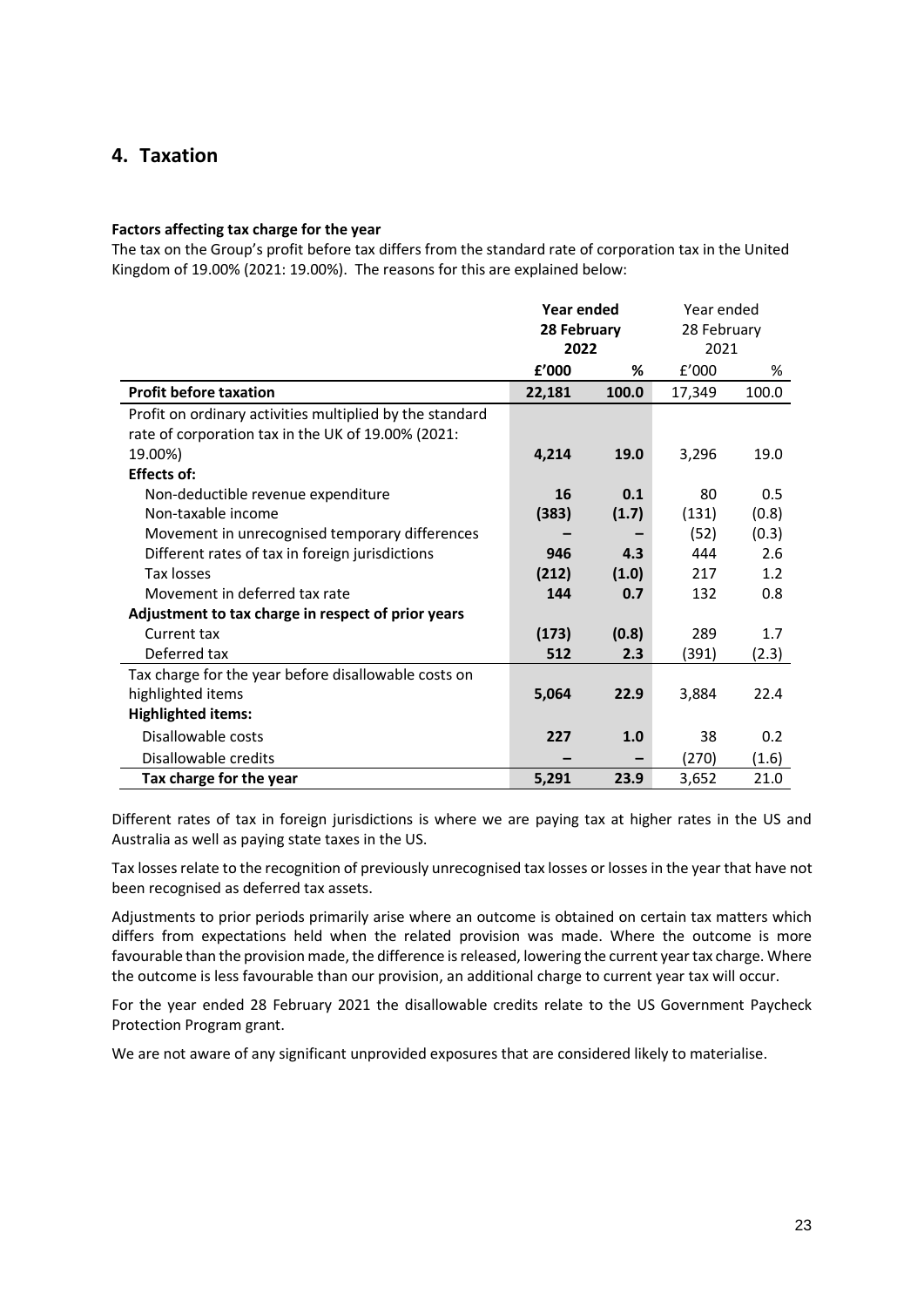# **5. Dividends**

|                                                                          | Year ended  | Year ended  |
|--------------------------------------------------------------------------|-------------|-------------|
|                                                                          | 28 February | 28 February |
|                                                                          | 2022        | 2021        |
|                                                                          | f'000       | f'000       |
| Amounts paid in the year                                                 |             |             |
| Prior period 7.58p final dividend per share (2021: -p)                   | 6,141       |             |
| Prior period 9.78p special dividend per share for the year (2021: $-p$ ) | 7,923       |             |
| Interim 1.34p dividend per share (2021: 1.28p)                           | 1,093       | 1,045       |
| Total dividend payments in the year                                      | 15,157      | 1,045       |
| Amounts arising in respect of the year                                   |             |             |
| Interim 1.34p dividend per share for the year (2021: 1.28p)              | 1,093       | 1,045       |
| Proposed 9.40p final dividend per share for the year (2021: 7.58p)       | 7,671       | 6,182       |
| Proposed -p special dividend per share for the year (2021: 9.78p)        |             | 7,976       |
| Total dividend 10.74p per share for the year (2021: 18.64p)              | 8,764       | 15.203      |

The Directors are recommending a final dividend of 9.40 pence per share, which, subject to Shareholder approval at the Annual General Meeting, will be paid on 26 August 2022 to Shareholders on the register at close of business on 29 July 2022.

For the year ended 29 February 2020, Bloomsbury made a bonus issue to Shareholders in lieu of, and with a value equivalent to, it's proposed final cash dividend of 6.89 pence per ordinary share.

# **6. Earnings per share**

The basic earnings per share for the year ended 28 February 2022 is calculated using a weighted average number of Ordinary shares in issue of 81,532,620 (2021: 80,867,938) after deducting shares held by the Employee Benefit Trust.

The diluted earnings per share is calculated by adjusting the weighted average number of Ordinary shares to take account of all dilutive potential Ordinary shares, which are in respect of unexercised share options and the Performance Share Plan.

|                                                        | Year ended         | Year ended    |
|--------------------------------------------------------|--------------------|---------------|
|                                                        | 28 February        | 28 February   |
|                                                        | 2022               | 2021          |
|                                                        | <b>Number</b>      | <b>Number</b> |
| Weighted average shares in issue                       | 81,532,620         | 80,867,938    |
| Dilution                                               | 1,530,573          | 1,082,577     |
| Diluted weighted average shares in issue               | 83,063,193         | 81,950,515    |
|                                                        |                    |               |
|                                                        | f'000              | £'000         |
| Profit after tax attributable to owners of the Company | 16,890             | 13,697        |
| Basic earnings per share                               | 20.72p             | 16.94p        |
| <b>Diluted earnings per share</b>                      | 20.33 <sub>p</sub> | 16.71p        |
|                                                        |                    |               |
|                                                        | £'000              | f'000         |
| Adjusted profit attributable to owners of the          |                    |               |
| Company                                                | 21,548             | 15,310        |
| Adjusted basic earnings per share                      | 26.43p             | 18.93p        |
| Adjusted diluted earnings per share                    | 25.94 <sub>p</sub> | 18.68p        |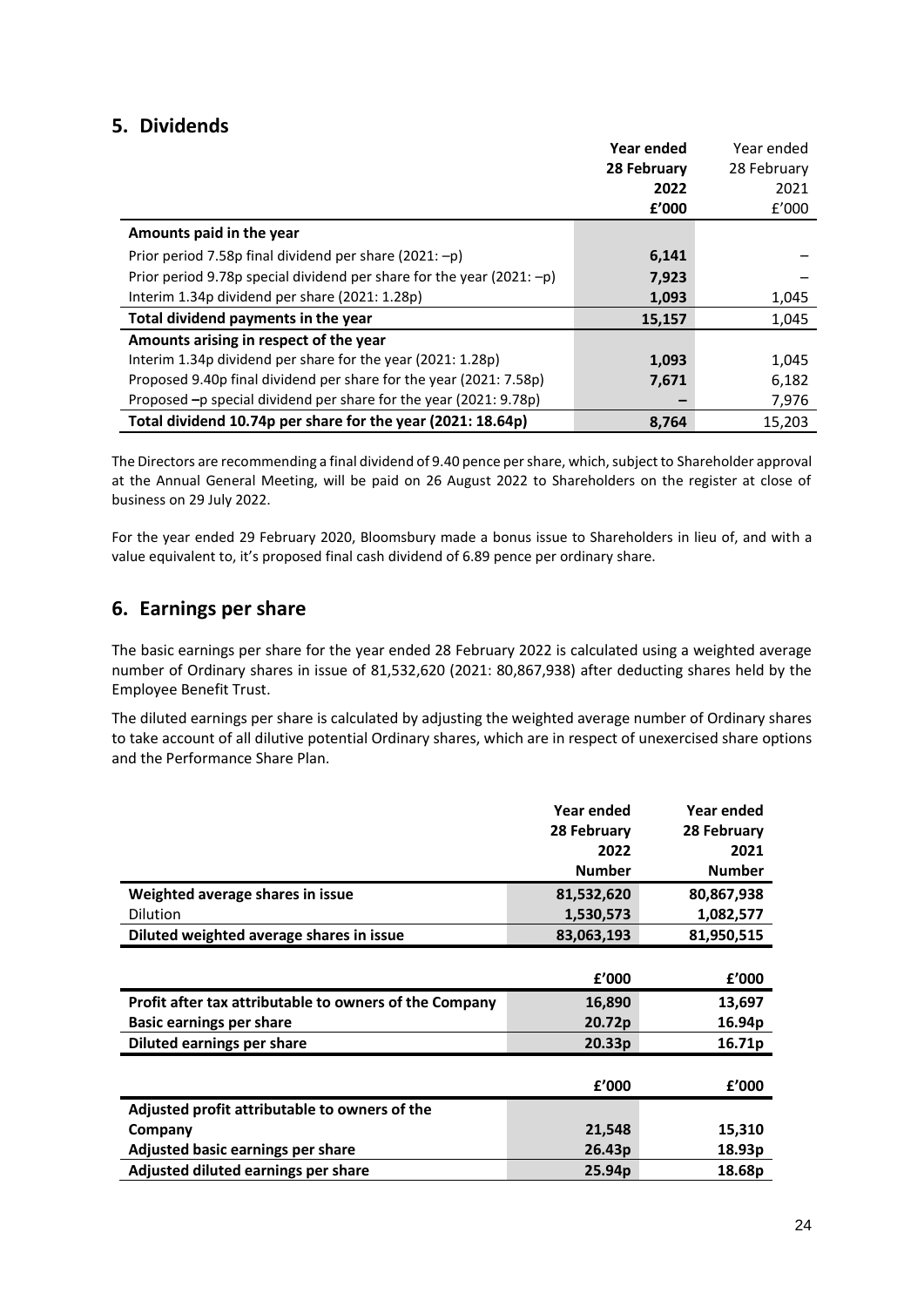Adjusted profit is derived as follows:

|                                                 | Year ended  | Year ended  |
|-------------------------------------------------|-------------|-------------|
|                                                 | 28 February | 28 February |
|                                                 | 2022        | 2021        |
|                                                 | £'000       | E'000       |
| Profit before taxation                          | 22,181      | 17,349      |
| Amortisation of acquired intangible assets      | 2,835       | 1,809       |
| Other highlighted items                         | 1,715       | (5)         |
| Adjusted profit before tax                      | 26,731      | 19,153      |
|                                                 |             |             |
| Tax expense                                     | 5,291       | 3,652       |
| Deferred tax movements on goodwill and acquired | (207)       | (41)        |
| intangible assets                               |             |             |
| Tax expense on other highlighted items          | 99          | 232         |
| <b>Adjusted tax</b>                             | 5,183       | 3,843       |
|                                                 |             |             |
| <b>Adjusted earnings</b>                        | 21,548      | 15,310      |

The Group includes the benefit of tax amortisation of intangible assets in the calculation of adjusted tax as this more accurately aligns the adjusted tax charge with the expected cash tax payments.

# **7. Business combinations**

### **Head of Zeus Limited**

On 2 June 2021 the Group acquired the issued share capital of Head of Zeus Limited ("HoZ"). The consideration, net of pre-existing third party loans is £7.0 million, of which £5.5 million was satisfied in cash at completion, with £1.1 million paid in cash post completion, and £0.4 million of deferred consideration payable in cash subject to achievement of Netflix release targets. The latter element is discounted.

HoZ is an independent publisher of genre fiction and narrative non-fiction and children's books, based in London. It has published many bestsellers, won literary prizes and industry awards. The business will operate within Bloomsbury's Consumer division.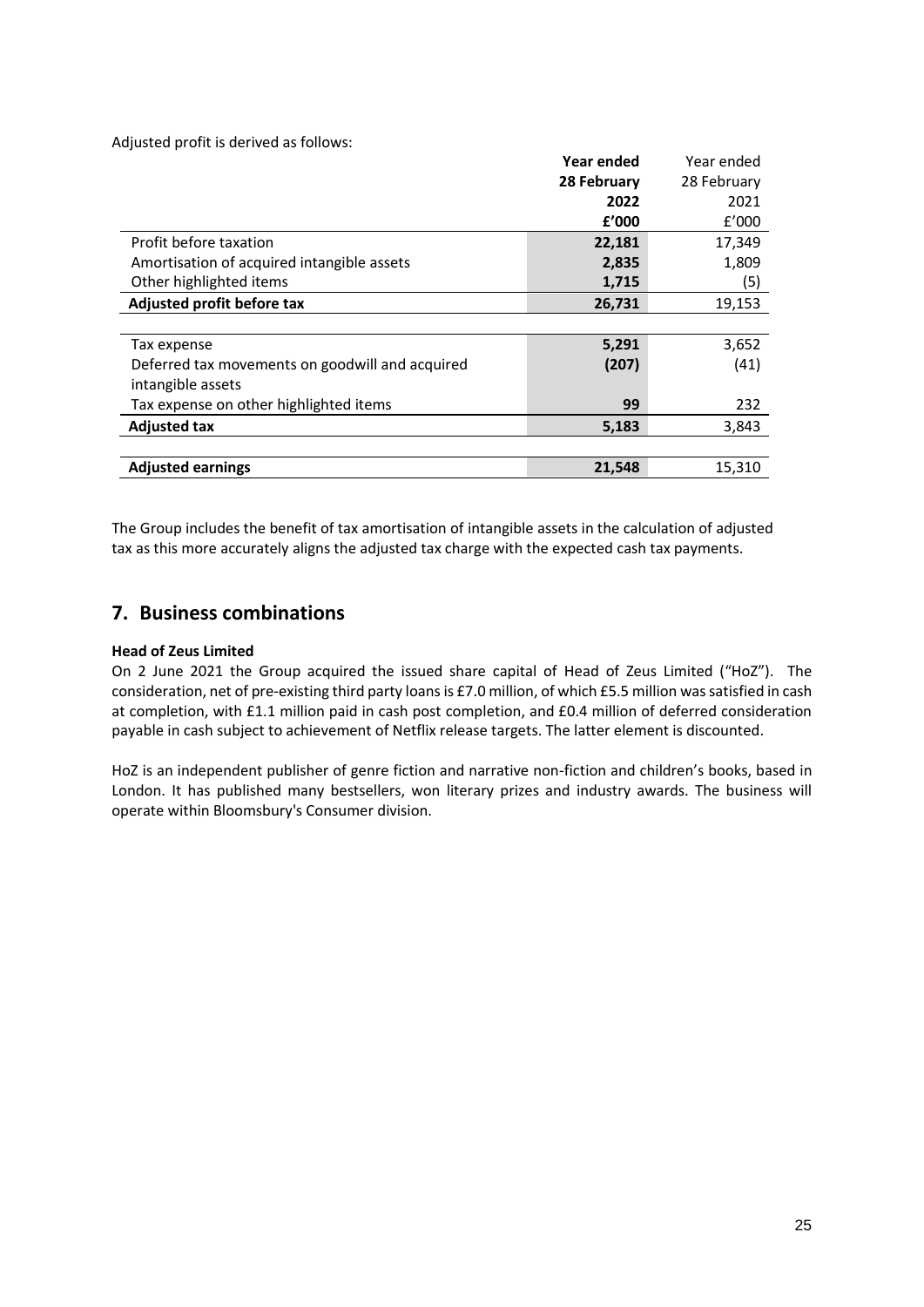|                                      | Fair value to the Group |
|--------------------------------------|-------------------------|
| Net assets acquired                  | £'000                   |
| <b>Assets</b>                        |                         |
| Other intangible assets              | 2,800                   |
| Property, plant and equipment        | 52                      |
| Right-of-use assets                  | 275                     |
| Deferred tax assets                  | 130                     |
| <b>Total non-current assets</b>      | 3,257                   |
|                                      |                         |
| Inventories                          | 2,202                   |
| Trade and other receivables          | 6,654                   |
| Cash and cash equivalents            | 37                      |
| <b>Total current assets</b>          | 8,893                   |
| <b>Total assets</b>                  | 12,150                  |
|                                      |                         |
| <b>Liabilities</b>                   |                         |
| Deferred tax liabilities             | 700                     |
| Lease liabilities                    | 137                     |
| <b>Total non-current liabilities</b> | 837                     |
|                                      |                         |
| Trade and other liabilities          | 3,578                   |
| <b>Borrowings</b>                    | 1,097                   |
| Lease liabilities                    | 165                     |
| <b>Current tax liabilities</b>       | 51                      |
| <b>Total current liabilities</b>     | 4,891                   |
| <b>Total liabilities</b>             | 5,728                   |
| <b>Identifiable net assets</b>       | 6,422                   |
|                                      |                         |
| Goodwill                             | 579                     |
| <b>Total</b>                         | 7,001                   |

The table below summarises the provisional fair values to the Group included in the consolidated financial statements of the major categories of assets and liabilities of HoZ at the date of acquisition.

Identifiable intangible assets of £2,800,000 consist of publishing rights and imprints. The publishing rights have a useful life of 8 years and imprints have a useful life of 8 years. The goodwill arising of £579,000 is attributable to the expected profitability of the acquired business and the synergies expected to arise after the acquisition.

The gross contractual trade and other receivables at acquisition is £6,691,000 of which, as at the acquisition date, £37,000 is the best estimate of the contractual cash flows that are not expected to be collected.

Transaction costs of £242,000 have been expensed in the year within administrative expenses.

From 2 June 2021, revenue of £9.0 million and profit attributable to owners of the Company of £0.1 million have been included in the consolidated income statement for the period ended 28 February 2022 in relation to HoZ.

If the acquisition had occurred on 1 March 2021 the revenue and profit attributable to shareholders of the combined entity for the current period would have been £11.5 million and £0.2 million respectively. These pro forma amounts do not include any possible synergies from the acquisition. The pro forma information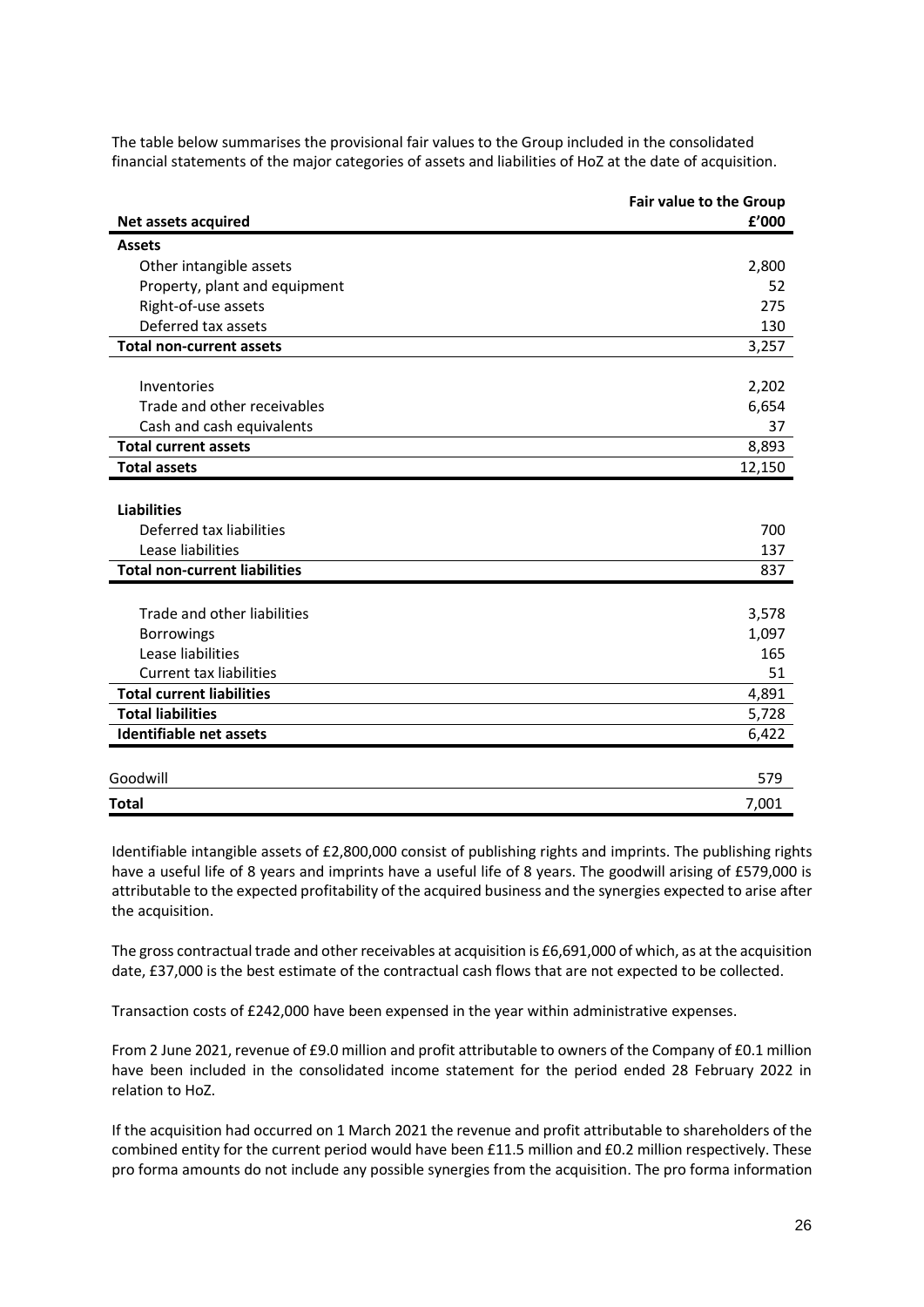is provided for comparative purposes only and does not necessarily reflect the actual results that would have occurred, nor is it necessarily indicative of future results of operations of the combined companies.

### **ABC - CLIO, LLC**

On 15 December 2021 the Group acquired the members' interest of ABC – CLIO, LLC ("ABC-CLIO"). The consideration, is £16.7 million, of which £16.6 million was satisfied in cash at completion, with £0.1 million payable in cash post completion, subject to working capital and other considerations.

ABC-CLIO is an established academic publisher of reference, nonfiction, online curriculum and professional development materials in both print and digital formats for schools, academic libraries and public libraries, primarily in the USA. This acquisition further strengthens Bloomsbury Digital Resources and significantly accelerates Bloomsbury's academic publishing in North America, growing international revenues. ABC-CLIO will operate within Bloomsbury's Academic & Professional division.

The table below summarises the provisional fair values to the Group included in the consolidated financial statements of the major categories of assets and liabilities of ABC-CLIO at the date of acquisition.

|                                      | <b>Provisional fair value to</b> |
|--------------------------------------|----------------------------------|
|                                      | the Group                        |
| Net assets acquired                  | £'000                            |
| <b>Assets</b>                        |                                  |
| Other intangible assets              | 16,572                           |
| Property, plant and equipment        | 284                              |
| Right-of-use assets                  | 357                              |
| Deferred tax assets                  | 962                              |
| <b>Total non-current assets</b>      | 18,175                           |
|                                      |                                  |
| Inventories                          | 552                              |
| Trade and other receivables          | 3,354                            |
| Cash and cash equivalents            | 342                              |
| <b>Total current assets</b>          | 4,248                            |
| <b>Total assets</b>                  | 22,423                           |
|                                      |                                  |
| <b>Liabilities</b>                   |                                  |
| Lease liabilities                    | 184                              |
| <b>Total non-current liabilities</b> | 184                              |
|                                      |                                  |
| Trade and other liabilities          | 7,564                            |
| Lease liabilities                    | 173                              |
| <b>Current tax liabilities</b>       | 254                              |
| <b>Total current liabilities</b>     | 7,991                            |
| <b>Total liabilities</b>             | 8,175                            |
| Identifiable net assets              | 14,248                           |
|                                      |                                  |
| Goodwill                             | 2,497                            |
| <b>Total</b>                         | 16,745                           |

Identifiable intangible assets of £16,572,000 consist of publishing rights, imprints and product development. The publishing rights have a useful life of 6-7 years, imprints have a useful life of 7 years and product development have a useful life of 10 years. The goodwill arising of £2,497,000 is attributable to the expected profitability of the acquired business and the synergies expected to arise after the acquisition.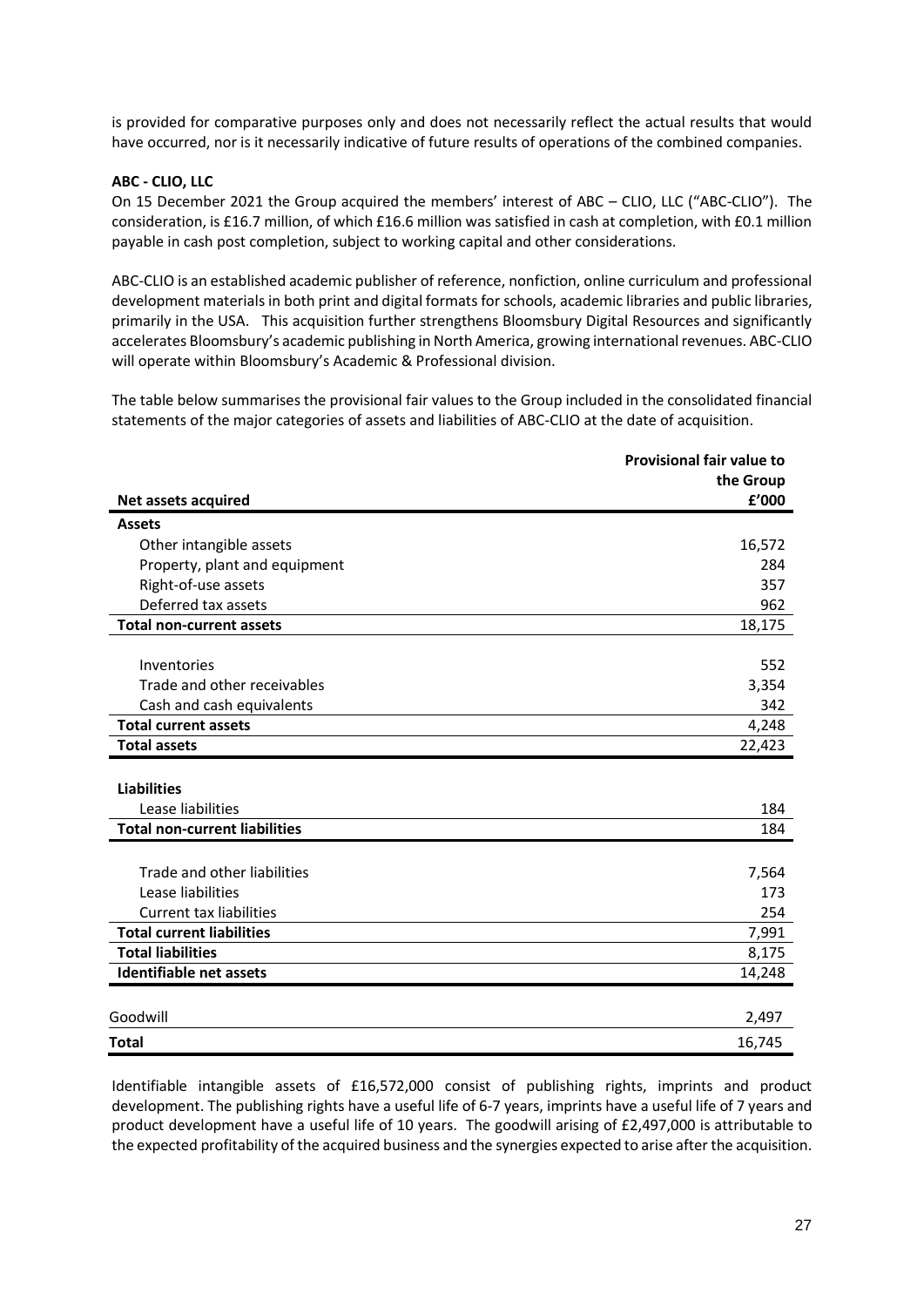The gross contractual trade and other receivables at acquisition is £3,445,000 of which, as at the acquisition date, £91,000 is the best estimate of the contractual cash flows that are not expected to be collected.

Transaction costs of £630,000 have been expensed in the year within administrative expenses.

From 16 December 2021, revenue of £2.2 million and profit attributable to owners of the Company of £0.4 million have been included in the consolidated income statement for the period ended 28 February 2022 in relation to ABC-CLIO.

If the acquisition had occurred on 1 March 2021 the revenue and profit attributable to shareholders of the combined entity for the current period would have been £10.9 million and £1.3 million respectively. These pro forma amounts do not include any possible synergies from the acquisition. The pro forma information is provided for comparative purposes only and does not necessarily reflect the actual results that would have occurred, nor is it necessarily indicative of future results of operations of the combined companies.

# **8. Rights to Assets**

### **Red Globe Press**

On 23 April 2021, the Group announced the acquisition of certain assets of Red Globe Press ("RGP"), the academic imprint, from Macmillan Education Limited, a part of Springer Nature Group. The transaction completed on 1 June 2021. The consideration was £3.2 million, of which £1.8 million was satisfied in cash at completion and £1.3 million was satisfied in cash post completion during the year, with an expected further £0.1 million to be satisfied post-year end subject to assignment of certain contracts.

RGP specialises in high-quality publishing for Higher Education students globally in Humanities and Social Sciences, Business and Management, and Study Skills. RGP has a backlist of more than 7,000 titles and publishes more than 100 new titles per year, with content including digital platforms, textbooks, researchdriven materials and general academic publishing. The acquired RGP titles are a good strategic fit, strengthen Bloomsbury's existing academic publishing, and establish new areas of academic publishing in Business and Management, Study Skills and Psychology. RGP's three digital products will be migrated to Bloomsbury Digital Resources' own platform and its content added to Bloomsbury Collections. The assets will operate within Bloomsbury's Academic & Professional division. There are opportunities for profit enhancements following the integration of the assets into Bloomsbury.

The Group has taken on Inventories, Advances and intangible assets associated with taking on the titles and digital products. No cash or trade receivables transferred as part of the acquisition.

|                         | 28 February | 28 February |
|-------------------------|-------------|-------------|
|                         | 2022        | 2021        |
|                         | £'000       | f'000       |
| Non-current             |             |             |
| Accrued income          | 923         | 1,005       |
|                         |             |             |
| Current                 |             |             |
| Gross trade receivables | 68,764      | 61,897      |
| Less: loss allowance    | (3, 551)    | (3,230)     |
| Net trade receivables   | 65,213      | 58,667      |
| Income tax recoverable  | 1,392       | 171         |
| Other receivables       | 2,431       | 3,623       |
| Prepayments             | 2,672       | 1,072       |
| Accrued income          | 4,494       | 5,219       |
| Royalty advances        | 28,677      | 24,790      |

# **9. Trade and other receivables**